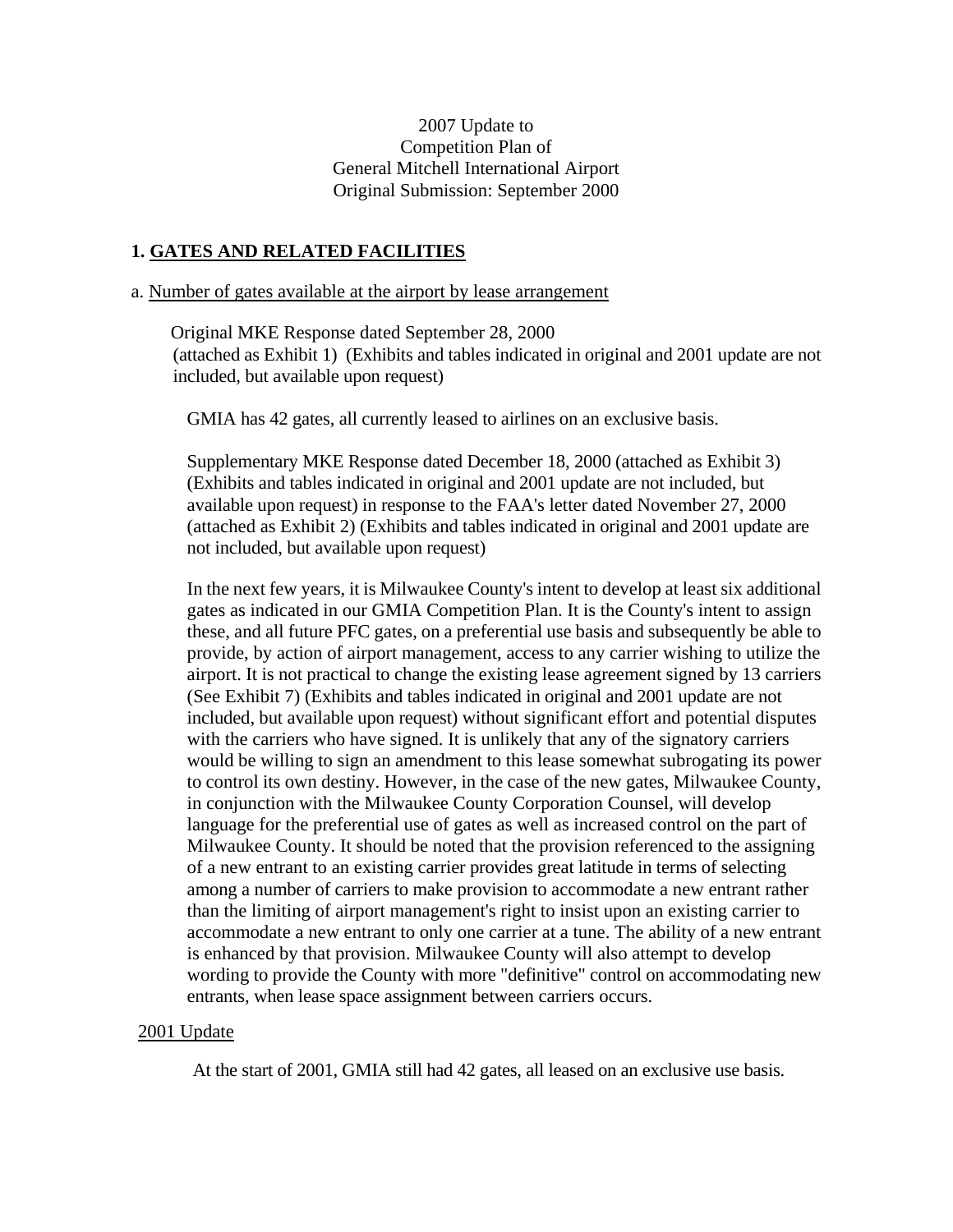However, in early 2001 TWA Airlines, Inc. declared bankruptcy, and in accordance with the bankruptcy proceedings, it is anticipated that one of the two gates previously leased by TWA will be returned to Milwaukee County. At that time, it will be held by the Airport for "common use" purposes or it will be converted into a "preferential" use gate for potential preferential use lease by other carriers. In addition, the 2001 Milwaukee Airport Capital Improvement

Budget included funds to design the expansion of the "C" Concourse. Initial Construction funding of \$25 million has been requested in the Airport's 2002 Capital Improvement budget. That expansion anticipates the construction of eight additional hold rooms with six additional aircraft parking positions. It is Milwaukee County's intent to construct these gates on "preferential use" basis possibly, with one common use gate using PFC funds.

To increase the efficiency and effectiveness of these gates, Milwaukee County has been in substantial negotiations with the carriers presently serving GMIA and recently developed a Memorandum of Understanding (copy attached as Exhibit 5) (Exhibits and tables indicated in original and 2001 update are not included, but available upon request) based upon a meeting with the Airline Airport Affairs Committee (AAAC) early in 2001. That Memorandum of Understanding was forwarded to the carriers involved for their agreement (a copy of the Memorandum is attached). In addition, a 2002 Capital Improvement ballot (copy attached as Exhibit 6) (Exhibits and tables indicated in original and 2001 update are not included, but available upon request) was submitted to the signatory carriers in Milwaukee for the expansion of the "C" Concourse to accommodate this Memorandum of Understanding.

To date, Milwaukee County has not received the unanimous agreement needed from all the carriers involved with the Memorandum of Understanding. And, several of the ballots returned (a 51% majority is required) regarding the capital funding for this project have been conditioned upon the Memorandum's approval by the carriers involved.

However, Milwaukee County still intends on constructing the "C" Concourse expansion utilizing PFC funding with all the additional gates to he "preferential use" gates for new and/or existing carriers. (The airport will also give some consideration to "common use" gates.) It is also Milwaukee County's intent to provide through the PFC funding process jet bridges for these all gates.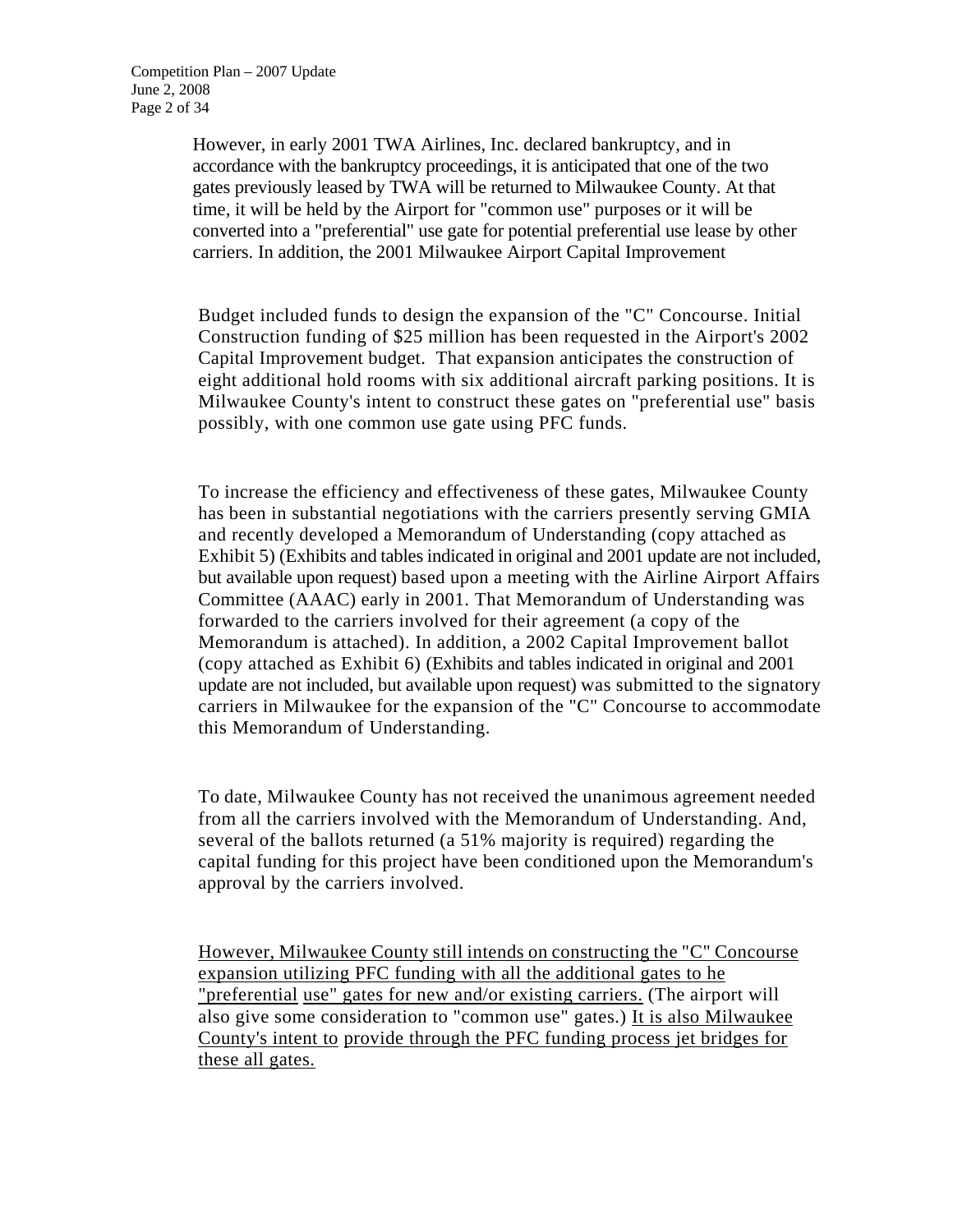Competition Plan – 2007 Update June 2, 2008 Page 3 of 34

#### **2007 Update**

**At the beginning of 2007, GMIA had 40 permanent gates (two were permanently "lost", one each to the "C" and "D" construction projects), as well as 3 temporary gates which had been constructed to accommodate airline relocations during the remodeling of the C Concourse stem. An additional 8 gates on an extended "hammerhead" alignment at the end of the C Concourse will become available approximately July 1, 2007. At that time, GMIA will have 48 permanent gates and it is expected that the 3 temporary gates will be demolished.** 

**In accordance with the Airport's stated plan to convert Exclusive Use gates to Preferential Use gates wherever possible, of the 39 currently useable, permanent gates, 12 gates are Preferentially leased to Signatory carriers (AirTran-2, American Eagle-2, Express Jet-1, Frontier-1, Midwest Airlines-2, Skyway Airlines-3, Northwest Airlines-1). As the additional C Concourse gates become available in mid 2007, US Air/America West will relocate from its 2 Exclusive D Concourse gates to 2 Preferential Use Gates on the C Concourse. The two vacated D Concourse gates will also become Preferential as Midwest Airlines (an expanding carrier) will become the new lessee. Two additional C Concourse hammerhead gates will become Preferential as Comair and Delta Airlines relocate to their respective new gates on the C hammerhead.** 

**The four remaining C Concourse hammerhead new gates will be unassigned, County controlled gates. Those four, unassigned gates will ultimately be Preferentially Leased when the demand occurs. However, to further the Airport's capability to accommodate new entrants, the four unassigned gate Preferential leases will have "call back" provisions which the Airport will exercise if a new entrant(s) can not be agreeably accommodated by Preferential lessors.** 

**Subsequently, in late 2007, it is expected that of the Airport's 48 gates, 26 will be Exclusively leased, 18 will be Preferentially leased and four will be Airport controlled vacant gates which would be available for Preferential lease with "call back" and/or "use it or lose it" provisions.** 

**In terms of the Airport's long-term Competition Plan, it should again be noted that all long-term leases will expire in September 2010. It is expected that the new base lease agreements will have all gates Preferentially leased with "use it or lose it" provisions. Although preliminary work has not begun on new lease structure, the term of the new leases is expected to be significantly shorter than the current 25-year term.**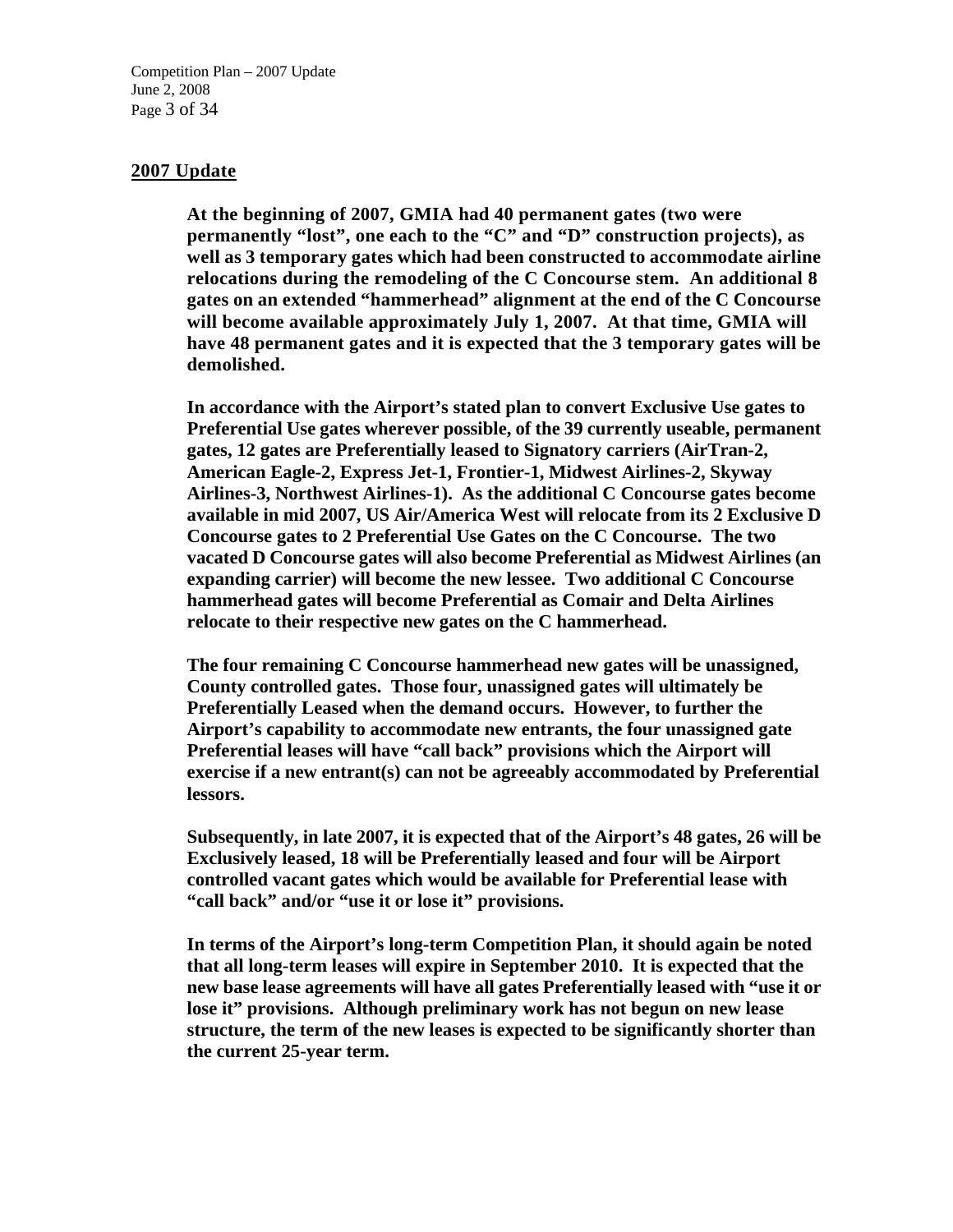# **Further, the "Direct Competition" language, presently found in GMIA leases, will not be included in the new lease.**

# b. Gate use monitoring policy

### Original MKE Response

Due to the exclusive arrangement with lessees, GMIA does not have a gate monitoring policy.

# Supplementary MKE Response

GMIA does not have a formal gate use monitoring policy and believes that one is not required for a facility of this size. GMIA has approximately 220 daily flights and 42 existing gates; consequently the average daily "turns per gate" is 5.5. It is readily

Due to the exclusive arrangement with lessees, GMIA does not have a gate monitoring policy.

### Supplementary MKE Response

GMIA does not have a formal gate use monitoring policy and believes that one is not required for a facility of this size. GMIA has approximately 220 daily flights and 42 existing gates; consequently the average daily "turns per gate" is 5.5. It is readily apparent, therefore, when a carrier would vary significantly from this average. It is inefficient and uneconomical for an airline to maintain more than the necessary number of gates at GMIA. It is likely that such an airline would approach Milwaukee County to try to adjust its leasehold interests. Milwaukee County would offer to broker a deal to the mutual advantage of airlines, and would consider releasing any carrier from its lease. Finally, projected flights of each airline serving GMIA are submitted to management routinely; significant deviations from historic patterns would be noticed and appropriate follow-up measures taken.

Non-signatory carriers are invited to attend monthly station managers meetings where gate availability might be discussed, although that is not a typical topic of discussion. (The FAA has asked) "who determines gate assignments?" Clearly the long-term agreement specifies gate assignments. One of the airport's criteria for new gate assignments relates to requests made for the construction of additional and/or new gates.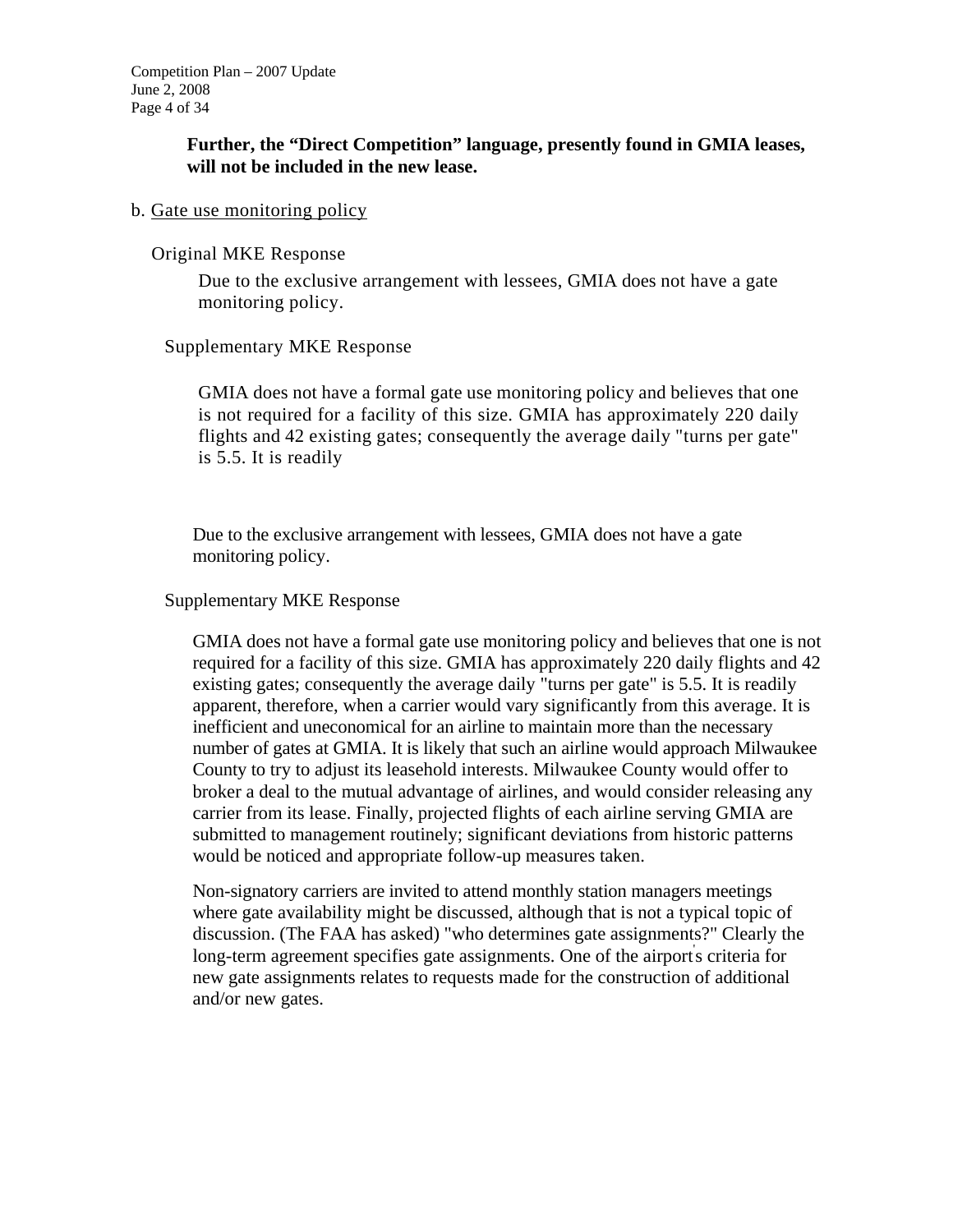Competition Plan – 2007 Update June 2, 2008 Page 5 of 34

#### 2001 Update

In early 2001, Milwaukee County initiated a Gate use monitoring policy and procedure. The air carriers are required to provide a schedule of gate usage on a regular basis. By analyzing and recording this data Milwaukee County will have an understanding and record of which gates are more heavily utilized and which gates have less usage.

### **2007 Update**

**Prior to 2005, GMIA staff manually monitored gate use on an "as needed" basis. Since GMIA's 2001 Update (and even before), the Airport has had great success in accommodating expanding carriers, locating new entrants to the Milwaukee market, as well as accommodating the charter season operators often during times of extensive remodeling and construction based on this manual review system. It should be noted that during the annual process to accommodate charter carriers, Airport staff spends a great deal of effort, time and resources to provide "Direct Intervention" on behalf of the facility-seeking carrier, significantly beyond existing contractual language.** 

**In addition, three temporary use gates were constructed as part of the C Concourse remodeling project (funded with Passenger Facility Charge revenues) allowing Airport staff to work cooperatively with existing airlines in accommodating relocations, expansions, seasonal entrants, and new and/or expanding carriers.** 

**Three gates formerly occupied by Air Wisconsin d/b/a United Express were converted into Preferential Use lower level boarding gates for Skyway Airlines (an expanding carrier), although one "permanent" gate was "lost" in the process.** 

**Further, it is expected that after the additional C Concourse gates are completed in mid-2007, Midwest Airlines (an expanding carrier) will be provided with Preferential Leases for the 2 gates vacated by US Air after its move to the C Concourse. And, as indicated, winter charter carriers have been accommodated on the C Concourse temporary gates in accordance with the Airport's Competition Plan, and subsequent supplementary clarifications, all in concert with the goals of the FAA in terms of having facilities readily available for new entrant or expanding (and/or charter) air carriers.**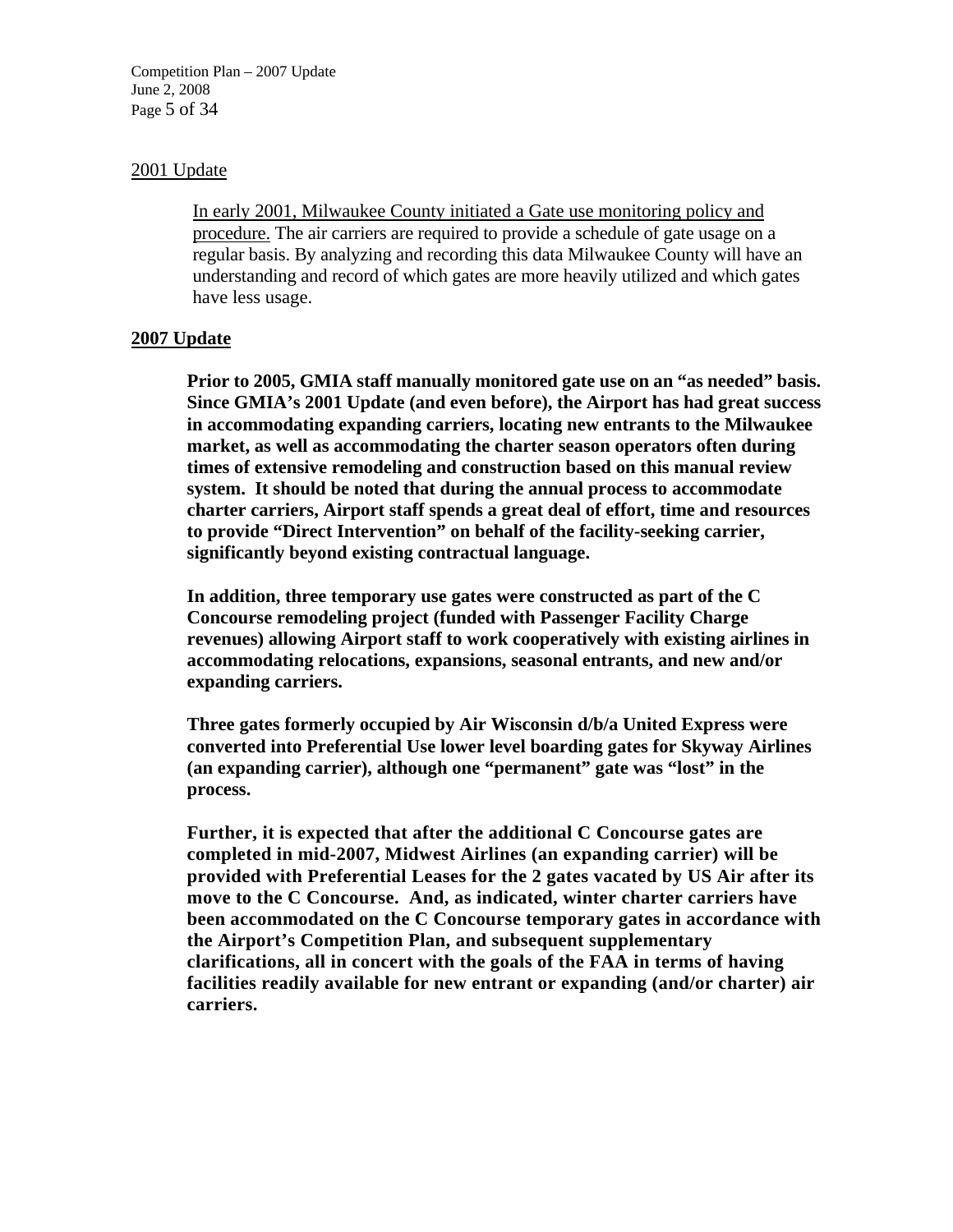**Beyond discussing the Airport's success in accommodating relocations, expansions, seasonal entrants, and new and/or expanding carriers and specifically addressing the gate monitoring function at GMIA, a Com-Net flight information display system has been installed. Although primarily designed to improve passenger information capabilities, the software included with the flight information display system provides Airport staff with the additional online capability of monitoring the gate usage of all gates at GMIA. Reports can be run at will and staff now has the ability to carefully evaluate gate usage to accommodate new entrant, expanding carrier, and seasonal entrant needs.** 

**Finally, it is, again, germane to note that all long-term Exclusive Leases with the Signatory carriers in Milwaukee will expire in September 2010, at which time all gates will be converted to either Preferential (with recall provisions) or common use gates allowing Airport staff to manage the assignment of gates based on "use it or lose it" principles, as well as to accommodate new entrant, seasonal or expanding carriers.** 

c. Differences, if any, between gate-use monitoring policy at PFC -financed facilities, facilities subject to PFC assurance No. 7, and other gates.

### Original MKE Response

All of the gates at GMIA currently in place were constructed without the assistance of PFC or A.I.P. funding. Therefore, there is not a current need to have a gate monitoring policy with respect to the use of gates in place

# 2001 Update

As indicated in lb. above, Milwaukee County has instituted a gate use monitoring procedure which will encompass all "exclusive use" and any PFC financed "preferential use" or "common use" gates, including the temporary gates being constructed.

# **2007 Update**

**As indicated in 1.b above, Milwaukee County has instituted a flight information display system provided through Com-Net, which provides the Airport with extensive information on gate use activity for all gates, Exclusive, Preferential, and unassigned. In addition, upon the opening of the C Concourse "hammerhead" in mid-2007, Airport staff believes that the four as yet unassigned gates will provide sufficient space for new entrant and/or**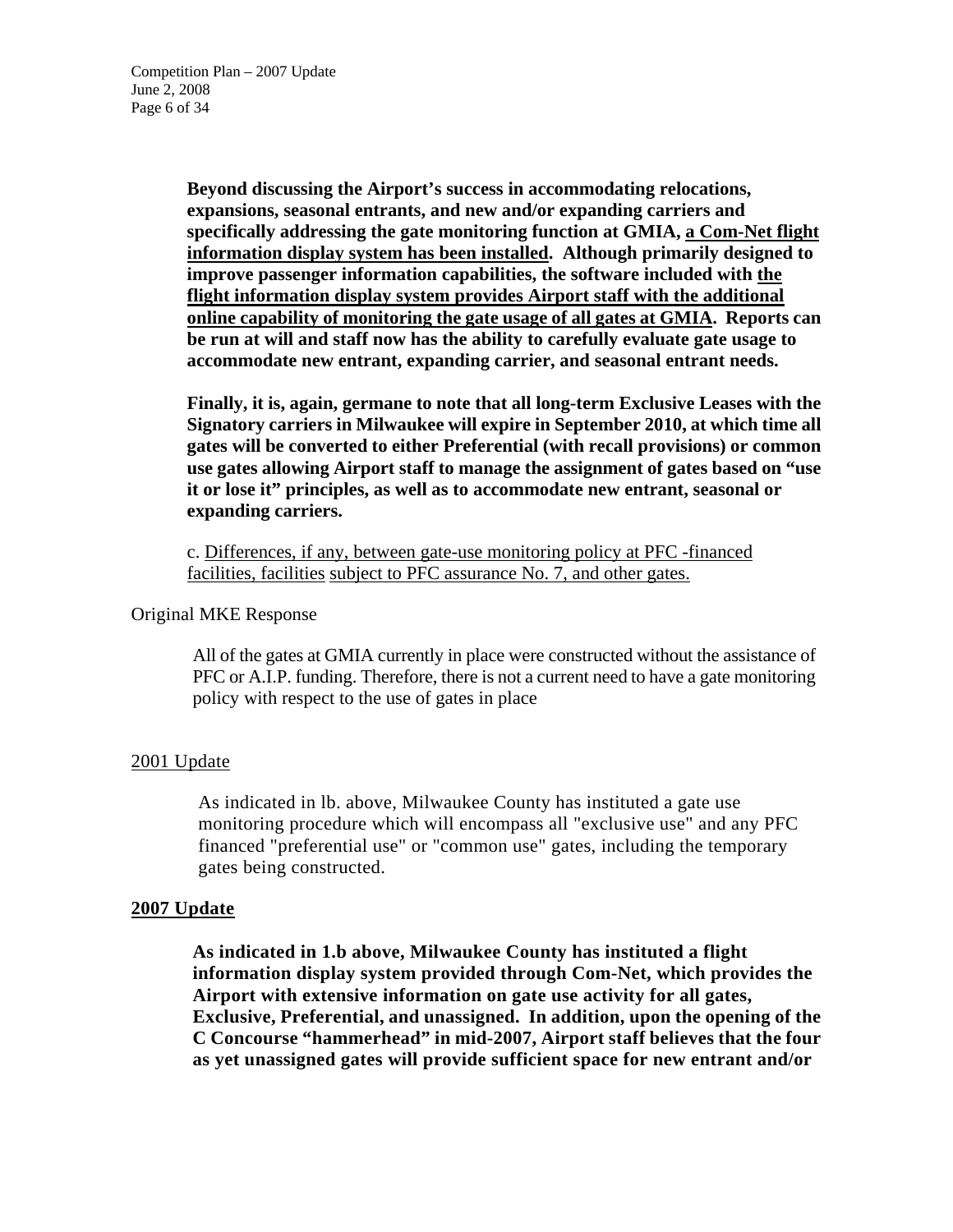**expanding carriers until 2010, the conclusion of the current Exclusive Agreement with Signatory carriers in Milwaukee. Although not formulated yet, the new lease agreements will all be:** 

- **1. of a shorter term;**
- **2. preferential;**
- **3. have "use it or lose it" provisions;**
- **4. provide for direct intervention for the accommodation of new/expanding carriers seeking space;**
- **5. provide the capability of approving or disallowing objectionable ground handling agreements;**
- **6. exclude all "direct competition" language;**
- **7. provide dispute resolution capability for Airport staff; and**
- **8. be inclusive of provisions for the Airport to recover gates if found necessary by Airport staff to accommodate new entrants.**
- d. Has the PFC Competitive assurance No. 7 operated to convert previously exclusive-use gates to preferential use gates or has it caused such gates to become available to other users?

# Original MKE Response

PFC assurance No. 7, dealing with competitive access to facilities financed in whole or part with PFC monies, has not caused any gate currently at GMIA to be converted from the exclusive use arrangement now in place. However, later in this plan the possibility of additional gates will be introduced, and competitive assurances will be addressed at that time.

# 2001 Update

As indicated in la. above, Milwaukee County intends to convert the presently "exclusive use" gate being returned to Milwaukee County by TWA to a "preferential use" or "common use" basis and as such, it will become available to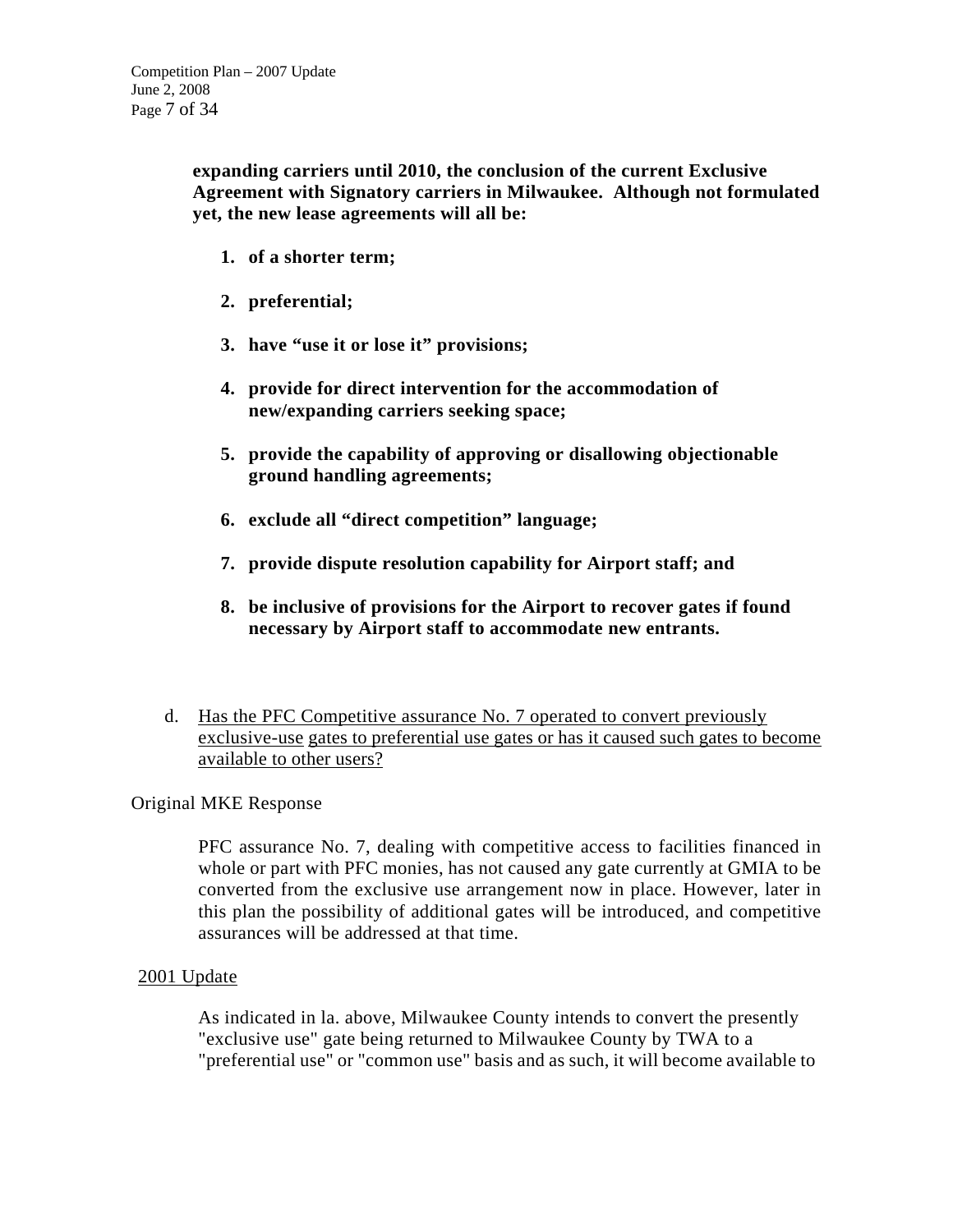Competition Plan – 2007 Update June 2, 2008 Page 8 of 34

other users wishing to gain entry to the Milwaukee market.

### **2007 Update**

**As stated in the Airport's original response and its 2001 Update, Milwaukee County intends to convert as many Exclusive use gates as possible to Preferential use gates through the use of PFC constructed/furnished gates to existing Exclusive use carriers or new entrant/expanding carriers. The significant progress of the Airport in converting gates to Preferential use indicated above, with 12 of 39 current gates, (and 22 of 48 in July of 2007) to be Preferentially leased (whereas none were Preferential in 2000), reflects the effectiveness and determination of GMIA to encourage competition in Milwaukee.** 

# e. Gate utilization per week and month

### Original MKE Response

Total commercial airline departures from GMIA average 234 per day. This works out to an average of 39 per week, approximately 168 per month per gate.

#### 2001 Update

The gate monitoring procedure indicated in 1c. and 1d. above has not been in place long enough to give a meaningful report of specific airport gate utilization. The average number of GMIA daily departures in 2000 was 240 or roughly 6 per gate per day.

#### **2007 Update**

**Similar to the 2007 update responses in 1.a, b, c, and d above, GMIA has made extensive efforts to increase the number of Preferential use gates at the Airport. Gate utilization data is readily available from the Com-Net system and is used on an as needed basis when promoting service to Milwaukee from new entrant carriers and/or expanding carriers.** 

 **The Com-Net system presently in place very effectively indicates gate usage times and identifies available times for each of GMIA's 40 gates. Consolidating these daily reports into monthly data reports can be readily accomplished. To assist Airport staff in the use of the information provided on the Com-Net reports, a gate usage protocol is also being established by**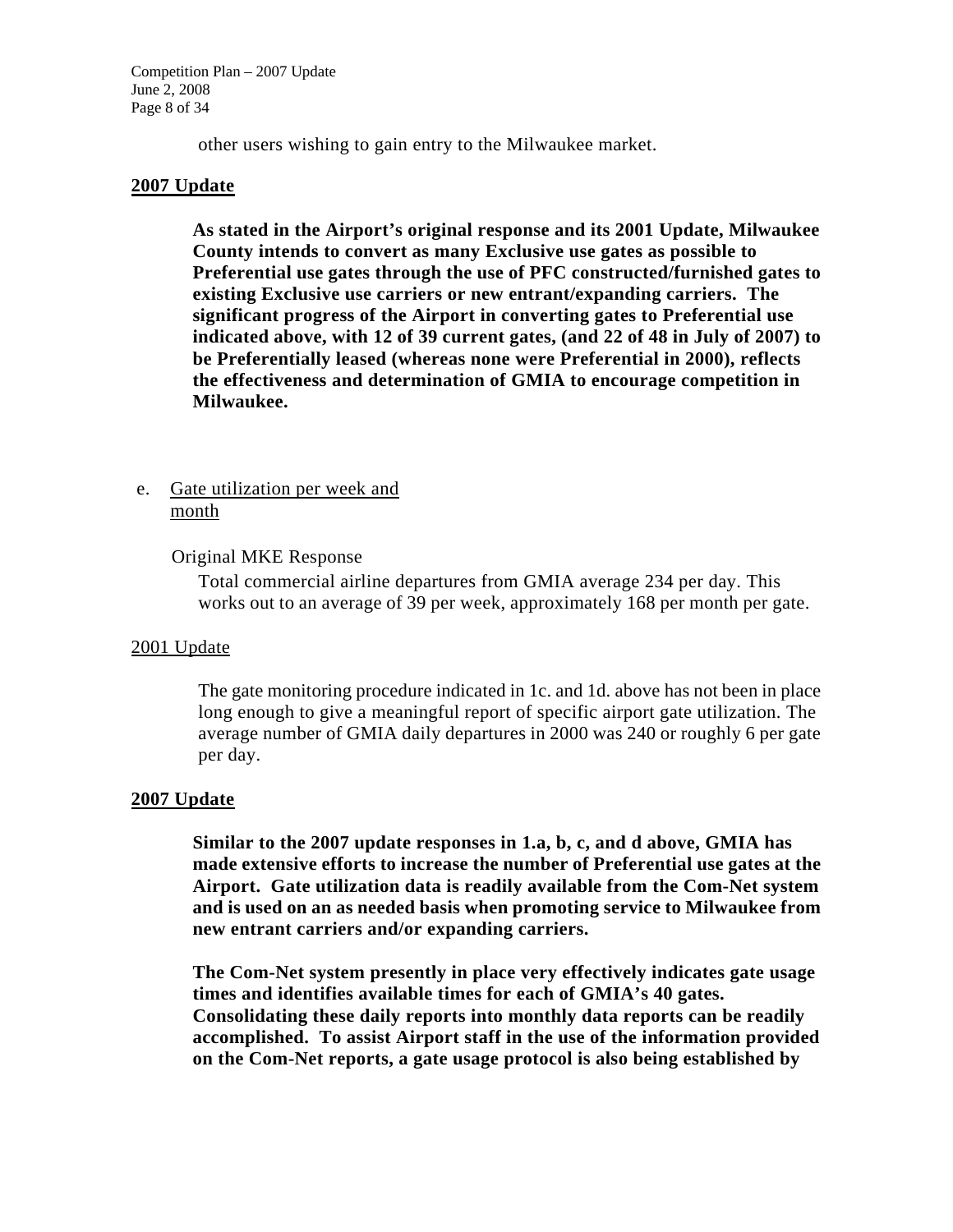**Airport management to help monitor and make determinations when the Preferentially leased gates would be available for new entrants or expanding carriers.** 

 **In addition, the gate use reports clearly indicate, in graphic format, gate use data for the ultimate conversion to the "use it or lose it" provisions which will be incorporated in 2010 for all gates at GMIA. The four gates soon to be available for new entrant carriers on the C Concourse hammerhead, if Preferentially leased, will also have County prerogative "call back" provisions, whereby Airport management will have the right of recall the gates should a new entrant not be able to be accommodated by existing Preferential carriers.** 

 **Further, GMIA has an active promotional campaign to encourage new entrant carriers to serve Milwaukee markets. It is to the Milwaukee community's great advantage for Airport staff to do everything possible to increase and/or improve competition and service to GMIA. The ability of the Airport to provide facilities to new entrants is of vital importance to that effort.** 

f. Policy regarding "recapturing" gates that are not being fully used.

# Original MKE Response

Recapture of gates not fully utilized is not applicable under the current exclusive use arrangements in place. The potential use of otherwise underutilized gates, in the event of a carrier wishing to serve GMIA is covered in the lease agreement, a partial copy of which is attached at Exhibit A (Exhibits and tables indicated in original and 2001 update are not included, but available upon request).

# 2001 Update

As indicated in 1 a. above, Milwaukee County will be recapturing the TWA gate that is being returned to Milwaukee County. Milwaukee County is not capable of recapturing gates not fully utilized under the current exclusive-use arrangements in place.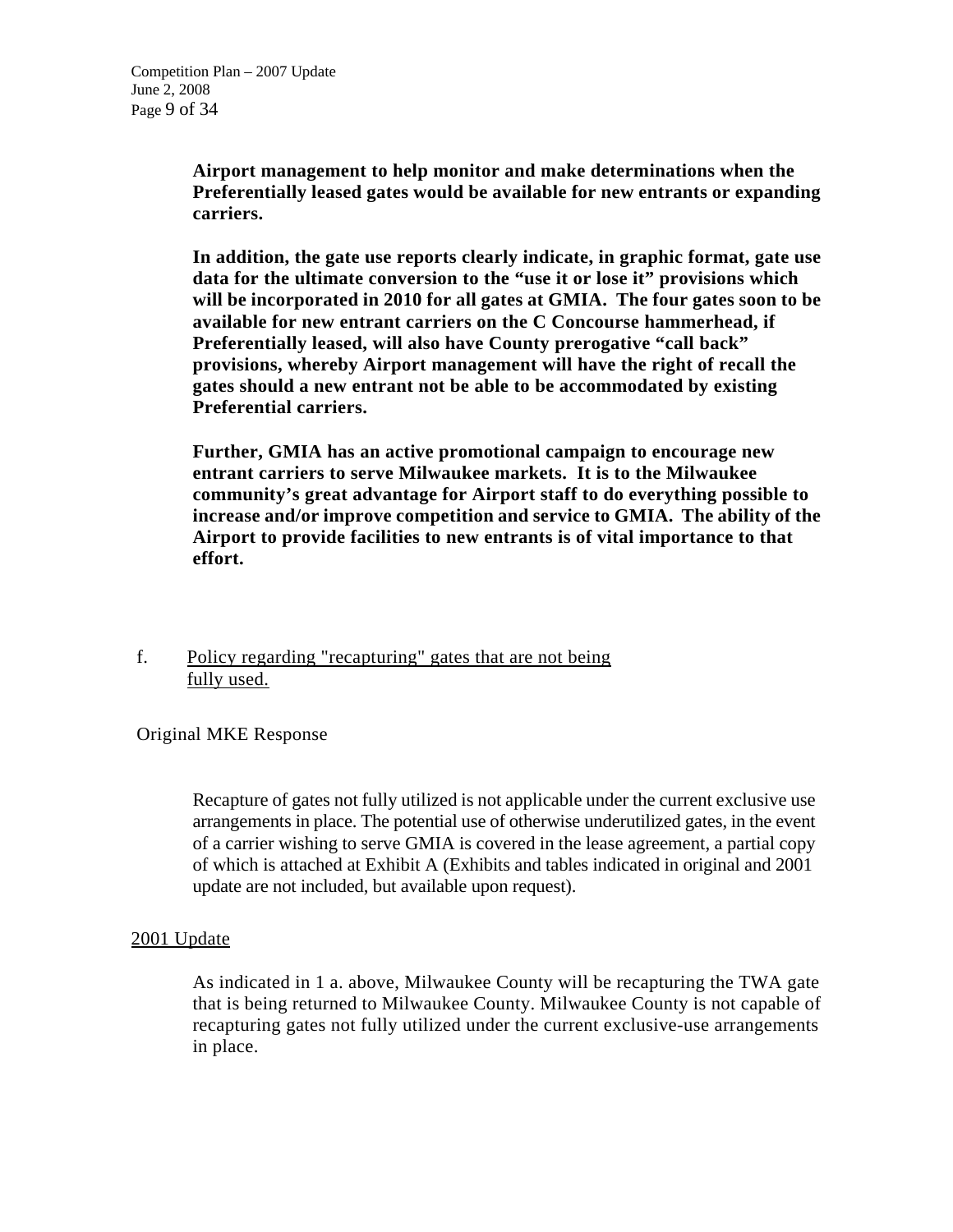Competition Plan – 2007 Update June 2, 2008 Page 10 of 34

### **2007 Update**

**The Airport's original competition plan response and its 2001 update indicated that under the then-effective Exclusive Use agreements, a recapture of gates was not fully possible. However, with the Gate expansion on the C Concourse, four permanent, unassigned gates, will be available and be "controlled" by Milwaukee County to provide availability for new entrant carriers until the appropriate recovery/recapture provisions can be incorporated into new Signatory agreements post- 2010. "Use or lose" provisions may be included in any leases developed for those gates (dependent on circumstances) and a recall provision will also be included.** 

**Further, as indicated in 1.e above, the development of a new master lease agreement to be placed into effect on October 1, 2010, will result in the inclusion of a significant number of new, pro-competitive provisions.** 

**Airport staff has made significant strides in promoting competition under the terms of the existing Exclusive Use agreements and through the development of the new Preferential agreements through the use of Passenger Facility Charge funding.** 

# g. Use/lose or use/share policies for gates and other facilities.

#### Original MKE Response

Use/lose or use/share policies for gates or other facilities are not applicable given the exclusive use agreements with incumbent airlines which allows the airline to use the leased gates as deemed appropriate for their business.

#### 2001 Update

As was originally reported, use/lose or use/share policies for gates and other facilities are not applicable given the exclusive use agreements with incumbent airlines which allows the airline to use the least gates as deemed appropriate for their business.

However, provisions for use/lose or use/share procedures will be incorporated into all preferential leases commencing with the returned TWA gate and the construction of the temporary and permanent "C" Concourse gates.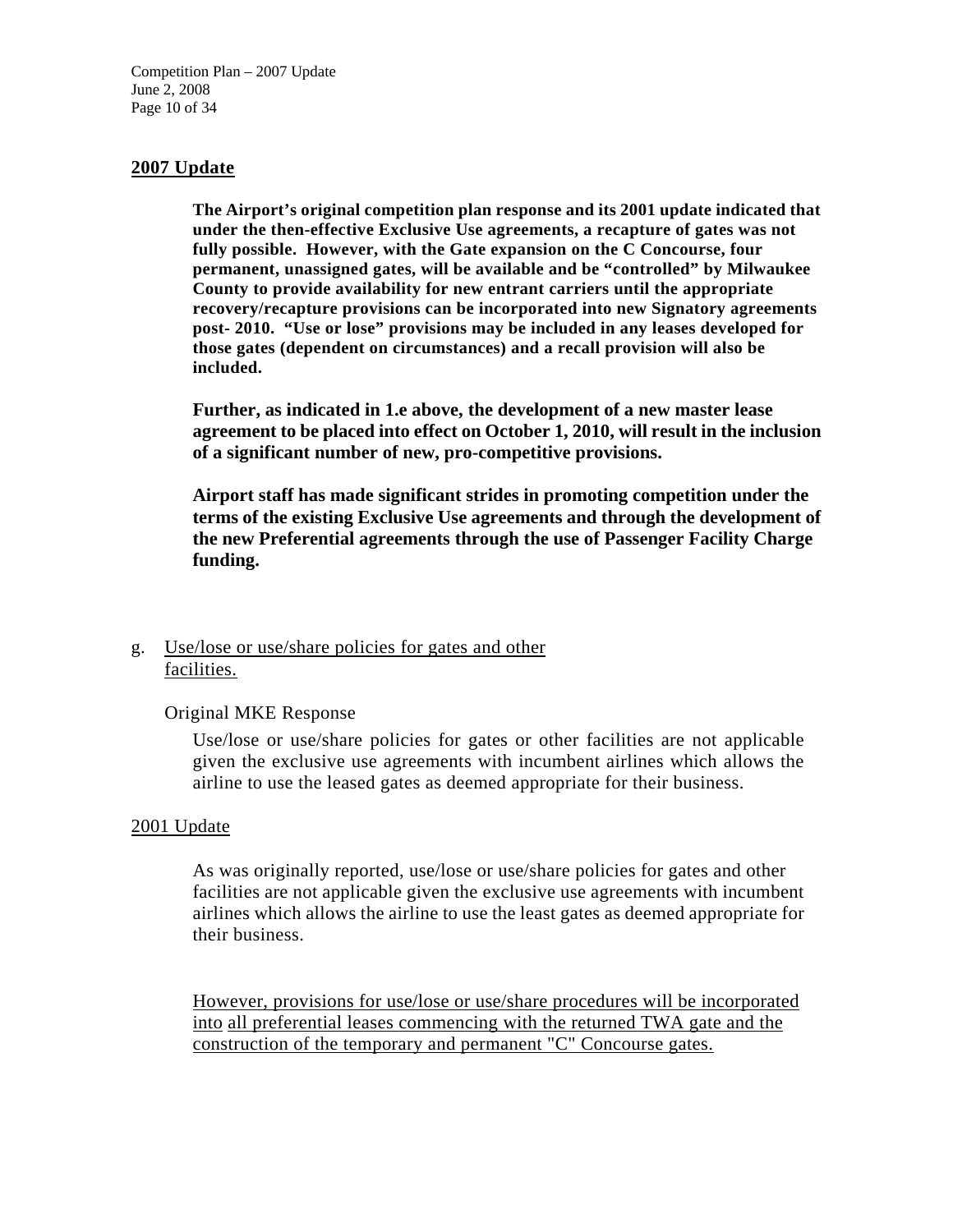Competition Plan – 2007 Update June 2, 2008 Page 11 of 34

#### **2007 Update**

**GMIA's 2001 update indicated that provisions for use/lose or use/share procedures would be incorporated into all Preferential leases commencing with the return of an Exclusive TWA gate to the County and the construction of the temporary and permanent C Concourse gates. However, and as indicated in 1.g. above, the agreement by Exclusive use carriers to the significant relocations and inconveniences resulting from the relocations required for various remodeling/expansion projects precluded such "use it or lose it" provisions in the replacement Preferential leases developed.** 

**GMIA has been involved in a substantial remodeling effort on the C Concourse with the conversion of a number of Exclusive Use gates to Preferential gates that was made possible through the use of PFC funds associated with the C Concourse remodeling/expansion. While this has been ongoing, the inclusion of a recovery/recapture provision has not been possible in the Exclusive agreements which remained outstanding or in the Preferential agreements developed as airline agreement for the relocations required by the remodeling/rehabilitation process was vital. As indicated above, at the conclusion of the C Concourse expansion, four gates will have recall provisions in agreement with the competition goals of the federal government. Although use it or lose it provisions were not incorporated into the most recent Preferential use agreements, such provisions will be incorporated into the Preferential lease for the four gates on the C Concourse hammerhead, if and when those gates become Preferentially leased. Indeed, Airport staff will carefully monitor the use of those gates by any potential Preferential lessees to detect any diversion of activity to those gates to create exaggerated activity. The recall provision will then be invoked by Airport management to accommodate new entrant users without the requirement of Preferential use placement. Other than charters, note that there is not currently demand for any additional gates or for preferential use of existing preferential gates.** 

h. Plans to make gates and related facilities available to new entrants or to air carriers that want to expand service at the airport.

Original MKE Response

In August 2000, GMIA PFC Application No. 4 was submitted. One (1) of the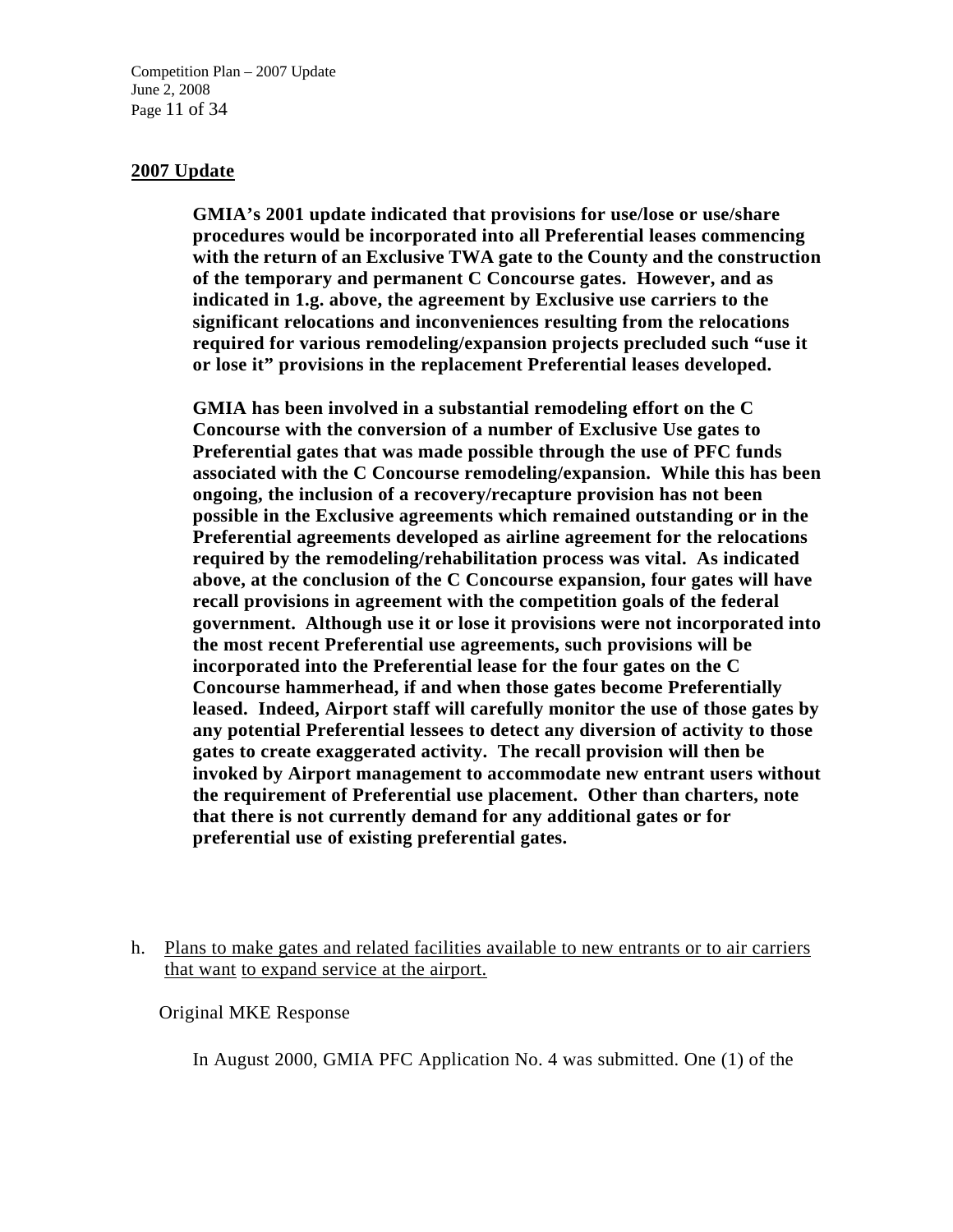projects in that application formalizes GMIA's intention to plan, design and build eight (8) additional gates (6 aircraft parking positions). Current thinking is (was) that at least one (1) or two (2) of this added capacity will be held available for common use or new entrants.

Even without the addition of these gates, current lease provisions allow GMIA to direct current leaseholders to accommodate carriers seeking service should incumbent carriers not make space available through a sub-lease.

# 2001 Update

Milwaukee County concurs that the "time frame" to accommodate a new entrant under the lease appears long as pointed out in the FAA's letter of February 23, 2001 to Milwaukee County (Copy attached as Exhibit 4) (Exhibits and tables indicated in original and 2001 update are not included, but available upon request) but again, it has not been necessary to enforce these provisions. Furthermore, as indicated in la. above, Milwaukee County anticipates constructing eight new gates on the end of the "C" Concourse during 2002/2003. This project directly addresses the airports' capability and desire to make gates immediately as available to new entrants or to air carriers that want to expand service at the airport.

# **2007 Update**

**Milwaukee County has provided significant "direct intervention" in the accommodation of new and/or expanding carriers beyond current Exclusive and Preferential contract wording as evidenced by the accommodations made for the annual arrival of seasonal charter carriers. In GMIA's Preferential leases, improved wording to allow such intervention has been included. Also, to accommodate new entrant carriers, the construction of the eight gates as mentioned in the 2001 update, at the end of the C Concourse, will provide the Airport with four gates specifically and readily available for the direct accommodation of new entrant carriers, bypassing existing contract wording reducing the need for Airport staff intervention.** 

 **Expanding carriers could also be accommodated at these four unassigned expansion gates through the use of Preferential leases. However, call back provisions to ensure that new entrant carriers are not excluded from the Milwaukee market will be included. The four gates will be tightly controlled by GMIA.** 

i. How are complaints of denial of reasonable access by a new entrant or an air carrier that wants to expand service resolved?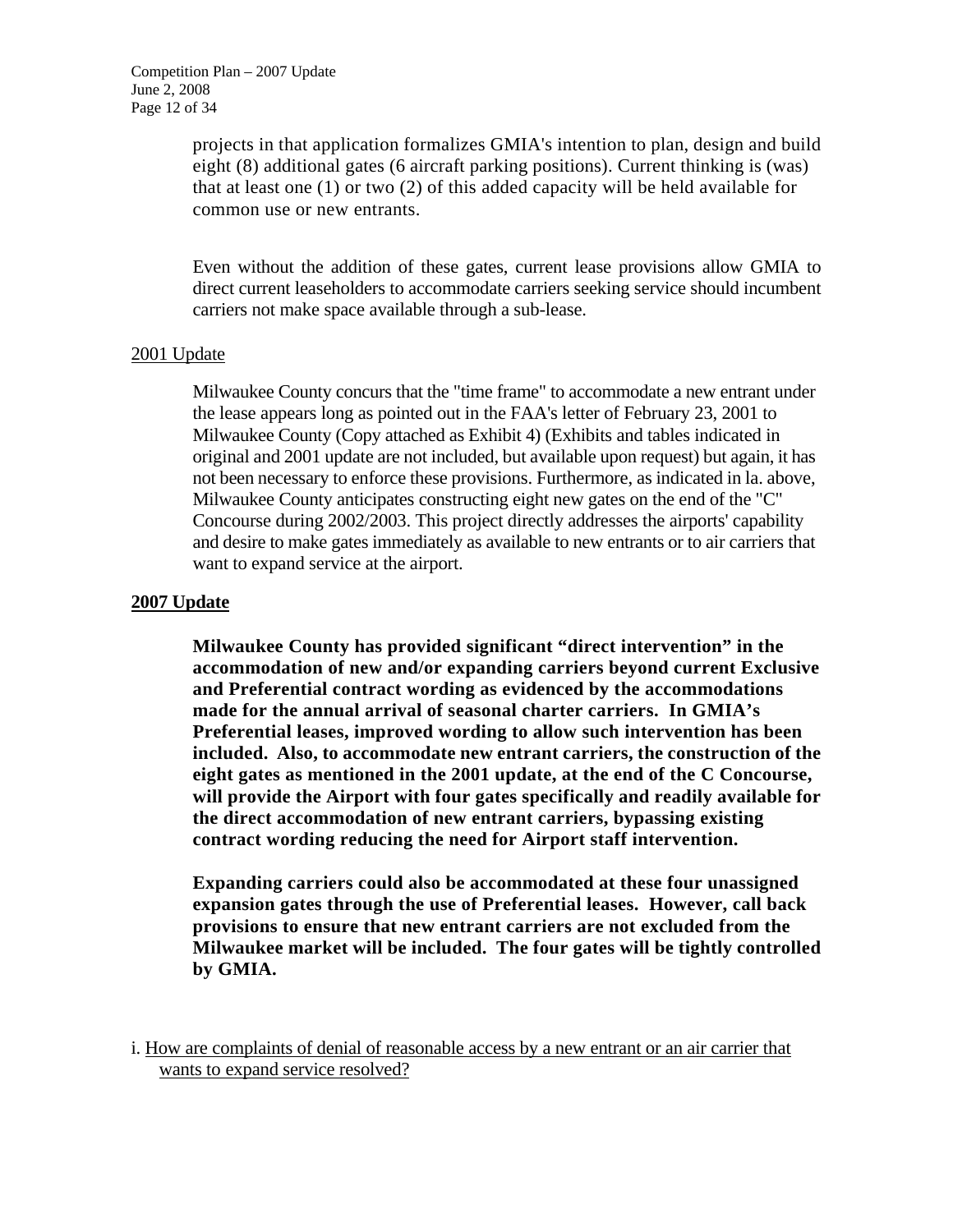Competition Plan – 2007 Update June 2, 2008 Page 13 of 34

#### Original MKE Response

GMIA management is not aware of denial of access to facilities by either an existing carrier wishing to expand service, or a carrier wishing to initiate service. Reference is made to the language of Exhibit A (Exhibits and tables indicated in original and 2001 update are not included, but available upon request) that could be enforced in the event there was a complaint from a new entrant.

### Supplementary MKE Response

Since the inception of the Milwaukee lease in 1985 which expires in 2010, airport management has not found it necessary to invoke the provisions of Article XVIII to provide for a new entrant into the Milwaukee market. In all cases of new entry or expansion by existing tenants, the required space has been obtained readily at an appropriate rental charge from existing tenants. For your information, at GMIA there are 13 carriers signatory to the long-term agreement that have gate facilities. All the larger domestic carriers, save Southwest are in this group.

Should a new entrant carrier express interest in initiating service at GMIA, management sends one or both of two welcome letters (sample copies attached) to that airline. The first is a general letter addressing ordinary fees, insurance requirements, PFC charges, etc. The second goes into an explanation of the Master lease and provides the new carrier with the names and contacts of all signatory airlines to explore a sublease arrangement. The provisions of Article XVIII would be invoked only after the new airline were to represent to management that each of the signatory airlines had been contacted and that each had refused to negotiate an acceptable sublease. After management confirmed the refusal of signatory carriers in this situation, the Airport Director, as set forth in Article XVIII (E), would officially notify all the airlines of the entrant's desire to obtain a sublease and that it had not been able to do so. The Director would make a formal request to have a specific airline provide adequate space. That carrier would be determined based on a review of the airline operations (i.e. gate use, timetable compatibility, etc.) If after 30 days the selected airline had not afforded such space, the Director is obliged to indicate the reason why that incumbent airline has been selected. (Presumably so as to cause the least amount of disruption any airline or GMIA operations as a whole.)

As noted above, airport management has not been forced to invoke the formal power of Article XVIII in the sixteen years of the Agreement`s life. In addition management believes that the dynamics of this marketplace are such that new entrants have the ability to readily negotiate for space at a reasonable rate. GMIA uses as an example the businesslike relationship between Northwest and Sun Country. These direct competitors have adjacent gates, share baggage make-up area and have adjoining ticket counter space and ticketing office.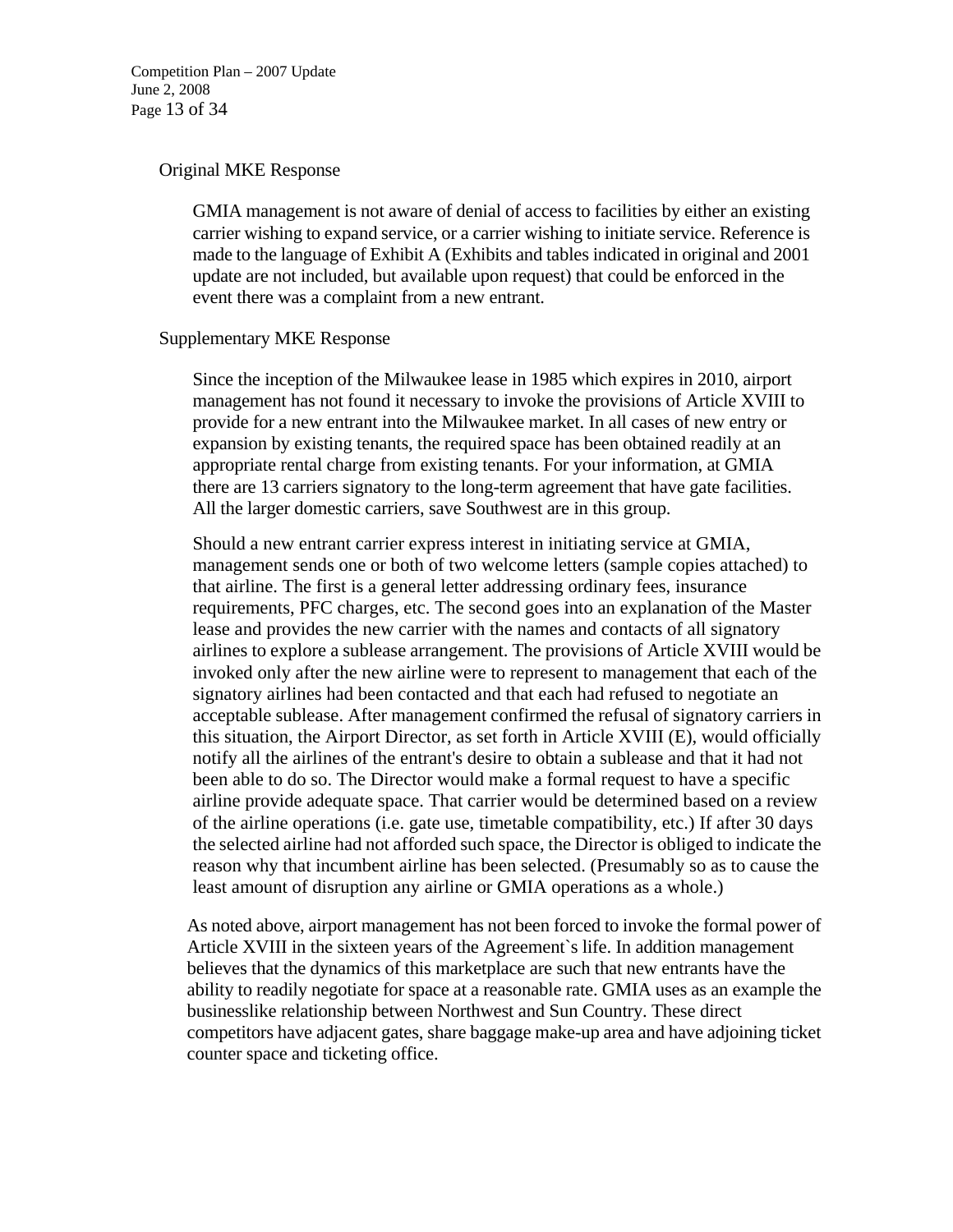Competition Plan – 2007 Update June 2, 2008 Page 14 of 34

# 2001 Update

As concluded in the original MKE response, "GNIIA management is not aware of denial of access to facilities by either an existing carrier wishing to expand service, or a new entrant carrier wishing to initiate service. Reference is made to the language of Exhibit A (Exhibits and tables indicated in original and 2001 update are not included, but available upon request) that could be enforced in the event there was a complaint from a new entrant. With the addition of "preferential use" and potential "common use" gates in 2002/2003, significantly more latitude will be provided to the airport in accommodating new entrants. And, in 2010, the long-term leases expire and the opportunity for revising the "accommodation wording" will be available to Milwaukee County.

### **2007 Update**

**There have been no allegations of denial of reasonable access by new entrant, expanding or charter carriers. Direct Airport assistance and intervention to accommodate charter and expanding carriers is an ongoing activity at GMIA. Even so, GMIA management will have substantially more control over gate facilities for expanding carriers and/or new entrant carriers when the C Concourse construction is completed in approximately mid 2007. More specifically, four unassigned gates will be available. And, as mentioned several times previously in the 2007 update, recall provisions as well as "use it or lose it" clauses will be included in any Preferential leases for those four gates.** 

**Reiterating, however, in 2010 the long-term leases will expire and significantly revised, competition-friendly wording will be incorporated into the leases to be developed by Milwaukee County.** 

J. Number of carriers in the past year that have requested access or sought to expand, how were they accommodated, and the length of time between requests and access.

#### Original MKE Response

Four (4) carriers in the past year have sought to expand service at this facility. These carriers were accommodated by being referred to other current carriers and negotiations between these parties have been satisfactory to the carriers seeking expansion. The time frame for these negotiations has varied with the circumstances; but based upon the fact that satisfactory resolution was reached, the amount of time has not been excessive.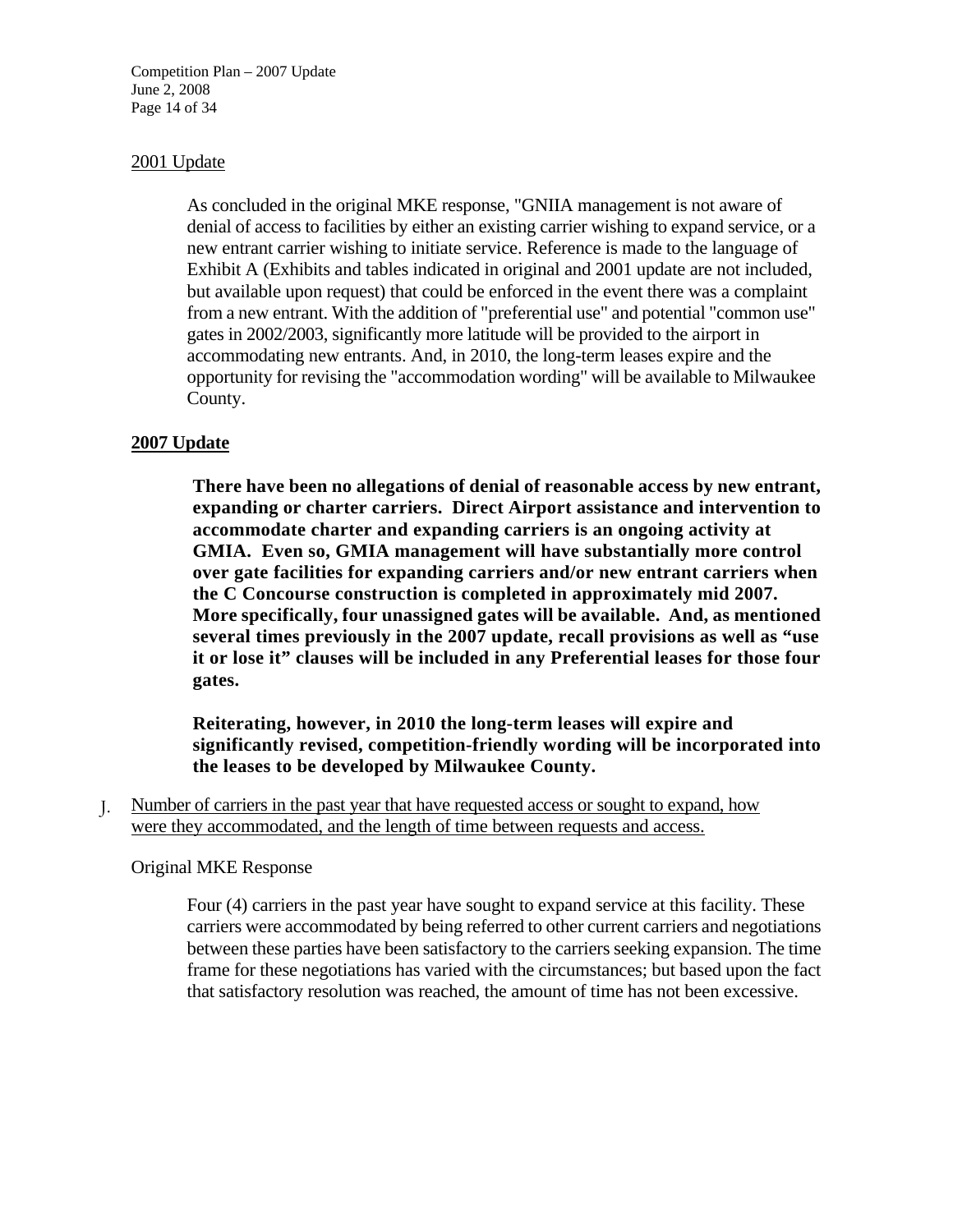Competition Plan – 2007 Update June 2, 2008 Page 15 of 34

#### 2001 Update

Since MKE's supplementary response of December 18, 2000, no new entrants to the Milwaukee market have requested access. Several current carriers have expressed interest in additional facilities. Specifically Midwest Express is desirous of expanding at the airport and Milwaukee County has, as indicated above, been involved in developing new gates on the "C" Concourse. Midwest Express is not interested in gates on the "C" Concourse, as all of its activities are located on "D" Concourse. Continental Airlines and Chicago Express Airlines have also indicated interest in additional space. Subsequently, Milwaukee County in conjunction with the airlines believed, at an earlier AAAC meeting, that an understanding had been reached with the properties representatives in attendance. The Memorandum of Understanding (enclosed as Exhibit 5) (Exhibits and tables indicated in original and 2001 update are not included, but available upon request) attempted to document that understanding and get approval from the airlines that the Memorandum reflected the agreement reached at the AAAC meeting. That Memorandum was not signed by all the carriers involved and Milwaukee County is in the process of developing the "C" Concourse Gates on its own. Again, the exclusive lease agreement signed, which continues to 2010 does not allow Milwaukee County to unilaterally, even based on usage, reacquire gates that have been leased to signatory carriers to accommodate new entrants or expanding carriers.

#### **2007 Update**

**In 2006, no new entrant carriers (other than code-sharing partners) have attempted to provide service to the Milwaukee market. However, two existing, expanding carriers have requested and been accommodated in the expansion of their operations, Midwest Airlines and Skyway Airlines d/b/a Midwest Connect. Both airlines have been accommodated with the construction of additional facilities and/or the improvement of existing facilities.** 

 **Further, two charter season carriers, Ryan International, flying on behalf of Fun Jet Vacations, and Allegiant Airlines, flying on behalf of Apple Vacations, both have been accommodated with facilities by GMIA management working in cooperation with existing carriers and utilizing the three temporary gates built to accommodate the C Concourse construction. It should be pointed out that these accommodations were accomplished as a direct result of Airport intervention and negotiation with existing carriers at a time in which substantial remodeling and construction was underway on the C and D Concourses in Milwaukee and space was at a premium.**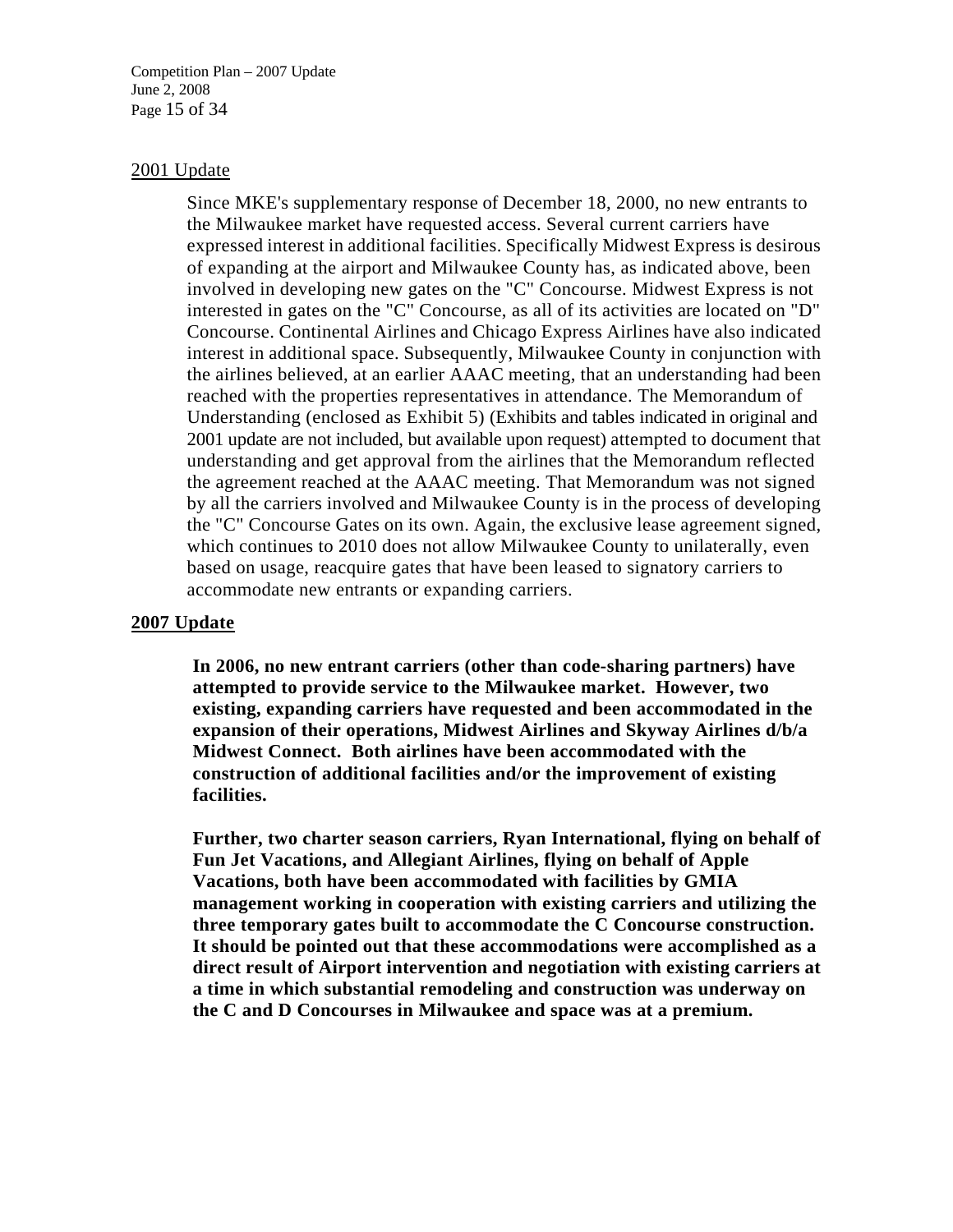**In addition, regarding ticketing capability, Ryan Airlines, flying on behalf of Funjet Vacations, has been accommodated on the Airport's concession mall level with portable ticket counters. Significant congestion in the ticketing areas at GMIA due to Transportation Security Administration (TSA) baggage screening equipment and constrained space availability have resulted in the need to develop alternate types of ticketing accommodations which Airport management has readily provided. In fact, the accommodation of the charter carriers in the upper level concession mall, with additional bag screening provided in a stand alone bag screening area, is exceptionally well suited for charter carrier seasonal operation.** 

 **Additionally, Airport management continues to relocate airlines whenever possible, to improve ticket counter availability and efficiency. The recovery of four ticket counter positions from American Eagle Airlines, which had previously been Exclusively leased, was accomplished through Airport management initiatives.** 

# 2. LEASING AND SUBLEASING ARRANGEMENTS

# a. Whether a subleasing arrangement with an incumbent carver is necessary to obtain access.

# Original MKE Response

A sublease arrangement with an incumbent carrier is necessary for a new carrier to gain access within the current parameters of forty-two (42) gates, all of which are leased.

# 2001 Update

As concluded in Milwaukee's original response, a subleasing arrangement with an incumbent carrier is necessary for a new carrier to gain access within the current parameter of the 42 gates, all of which are exclusively leased. However, the gate being relinquished through the TWA bankruptcy may be leased on a preferential use basis. Any subsequent sublease agreement, resulting from a new entrant using the preferentially leased gate, will be closely monitored by Airport staff for "equitability and fairness." Similarly, with the additional gates being added on the "C" Concourse, all secondary sublease arrangements will be monitored and equitable.

# **2007 Update**

**GMIA now has 12 Preferentially leased gates. New entrant, expanding or**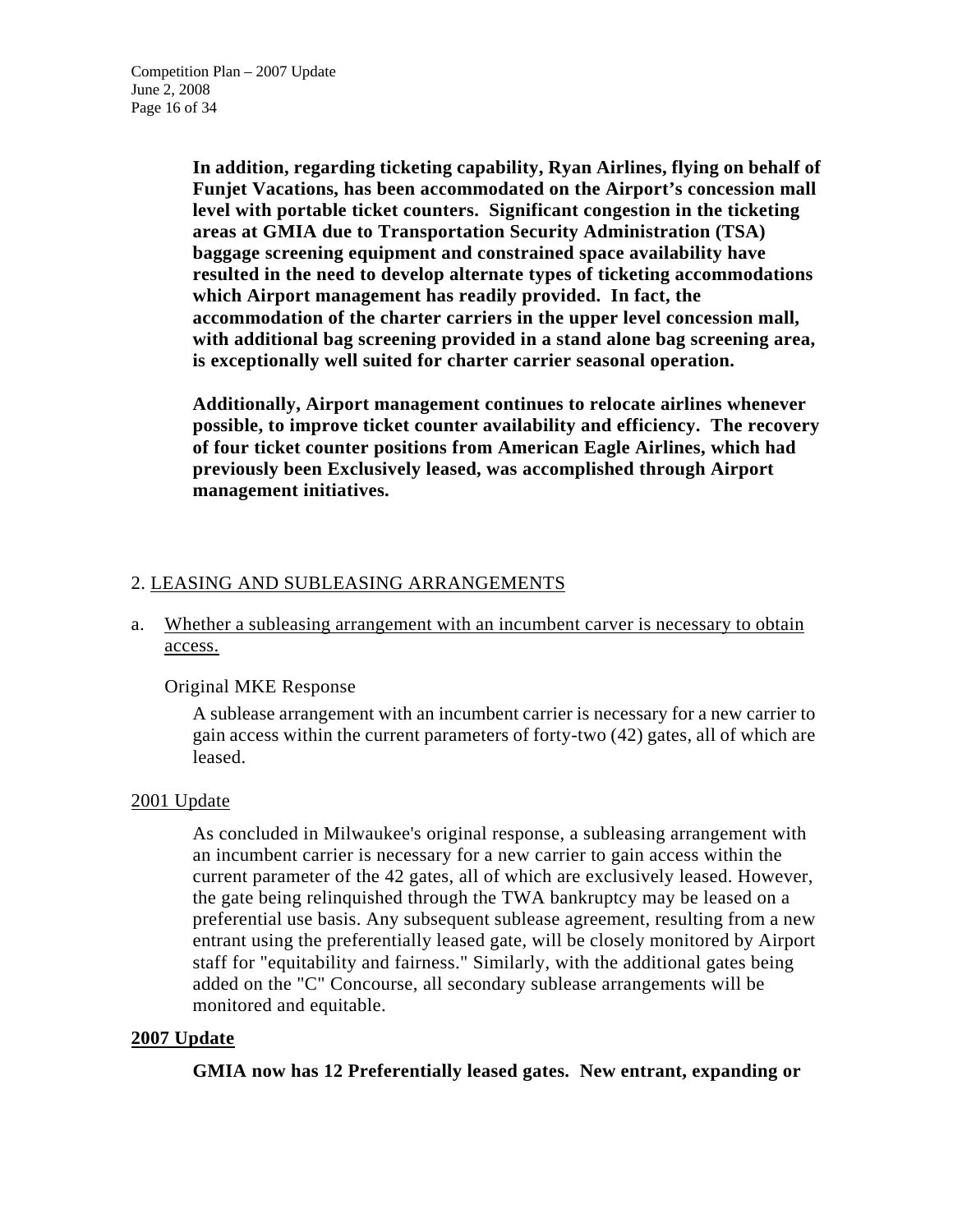**charter carriers to the Milwaukee market can sublet with the Preferential lessee(s) or Milwaukee County. New entrant, expanding or charter carriers are not required to sublet from the Preferential lessee(s).** 

b. How the airport assists requesting airlines obtain a sublease.

# Original MKE Response

GMIA provides a list of signatory carriers and the appropriate contact person to any and all carriers who inquire. A carrier making such an inquiry is advised of the fact that all existing gates are leased and that a sublease arrangement would be needed.

# 2001 Update

Milwaukee County's original response is still appropriate.

# **2007 Update**

**Milwaukee County's original response is still appropriate although when a Preferential gate(s) has been selected, a sublease can be established with the County directly. And, the new entrant is free to select any ground handler it desires.** 

c. Airport oversight policies for sublease fees and ground-handling arrangements.

Original MKE Response

GMIA does not have a formal policy regarding sublease fees and/or ground handling arrangements.

Currently, eleven (11) (of the 13) signatory carriers lease gates. A new entrant could approach any of the 11 for gate space. Airport management believes that competitive pressure among these carriers is sufficient to keep negotiated fees and/or arrangements reasonable to the market.

# 2001 Update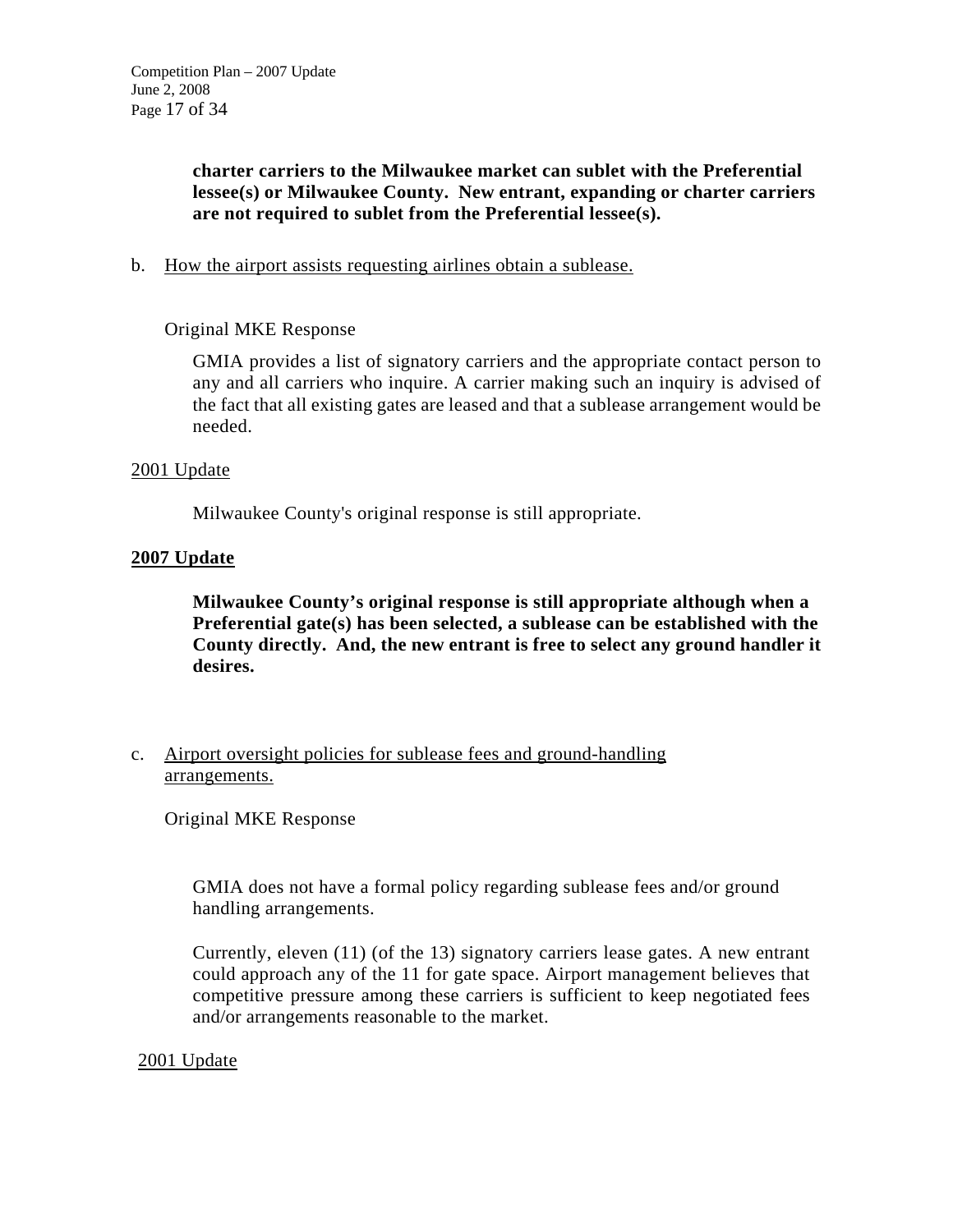Milwaukee has begun a preliminary program of sublease review to oversee sublease fees and ground handling charges. However, Milwaukee County is still of the belief that the eleven signatory gate leasing carriers located at GMIA provide an ample opportunity for new entrant carriers to arrange an appropriate sublease agreement with appropriate fees and/or ground handling arrangements. And, Milwaukee County is also working towards the construction of the additional gates on the "C" Concourse and will be converting the TWA gate into a preferential use gate. Subsequently, although sublease fees and/or ground handling arrangements will be monitored more closely by Airport management, the increasing availability of gates, "preferential use" and "common use", will greatly improve new entrant access to the Milwaukee Airport.

# **2007 Update**

**Milwaukee County has periodically attempted to survey these fees and found them to be difficult to obtain, subject to change based on the client(s), and extremely variable. With the advent of multiple Preferential gates and the construction of four Airport controlled gates on the C Concourse, the ability of new entrants to select suitable and reasonably priced sublease and ground handling services will be greatly improved.** 

# d. How complaints by subtenants about excessive sublease fees or unneeded bundling of services are resolved.

# Original MKE Response

GMIA management is not aware of any complaints of subtenants with regard to fees charged or bundling of unneeded services.

# 2001 Update

Milwaukee County is still unaware of any complaints of subtenants with regard to fees charged or bundling of unneeded services. And, as indicated in the above, closer Airport monitoring and sublease control will soon be possible on PFC funded "preferential or common use" gates.

# **2007 Update**

**As reported in its original response, as well as its 2001 update, Milwaukee County remains unaware of any complaints of subtenants regarding fees charged or the bundling of unneeded services.**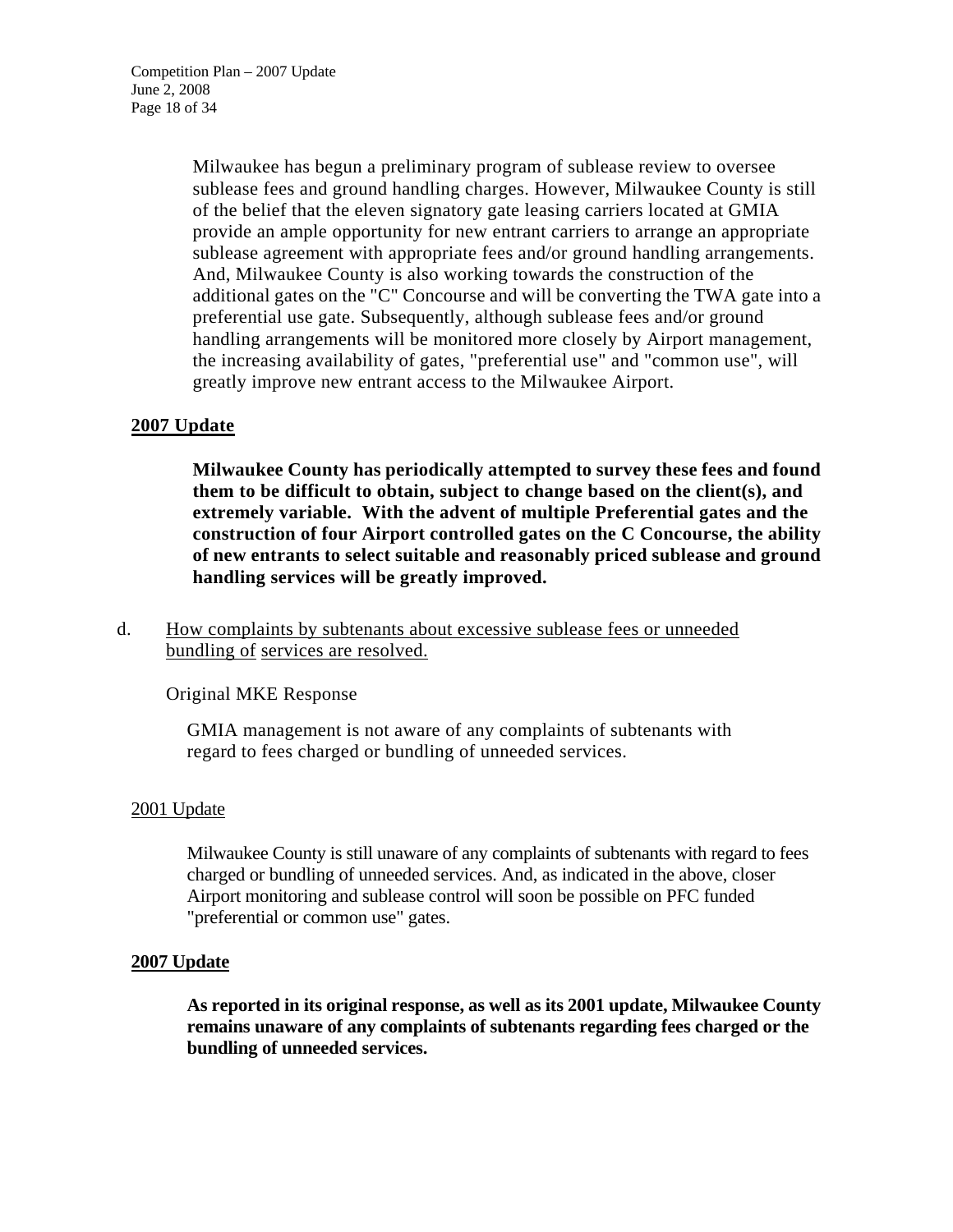**Further, as indicated in 2.b above, the upcoming addition of four airport controlled gates and the presence of 12 (soon to be 18) Preferentially leased gates has resulted in a greatly improved situation whereby new entrant or expanding carriers can sublease directly from the Airport or through the Preferential lessee(s) to obtain the best possible arrangements. New entrant carriers are also able to arrange for various services with the vendors of their choice.** 

e. How independent contractors who want to provide ground handling, maintenance, fueling catering, or other support services but have been unable to establish a presence at the airport are accommodated.

# Original MKE Response

Independent contractors wishing to provide a support service or product to an airline deal directly with the airline without interference from GMIA management. This airline right to purchase supplies, materials and services is stipulated in the lease agreement between the airline and GMIA; and is extended to non-signatory carriers as well.

# 2001 Update

Milwaukee County's original response is still appropriate.

# **2007 Update**

# **Milwaukee County's original response is still appropriate.**

f. Are formal arrangements in place to resolve disputes among air carriers regarding the use of airport facilities?

# Original MKE Response

The lease agreement establishes an Airline Airport Affairs Committee (AAAC) which consists of one (1) representative per signatory airline authorized to represent and vote on items subject to AAAC review. While this committee is not a formal dispute resolution body, it functions in this way at the airport.

Air cargo carriers at GMIA and non-signatory carriers are notified of AAAC meetings and are encouraged to attend as a way of expressing their concerns, albeit in a non-voting context.

Since the inception of the lease in 1985, GMIA management is not aware of any potential dispute not being resolved through this vehicle.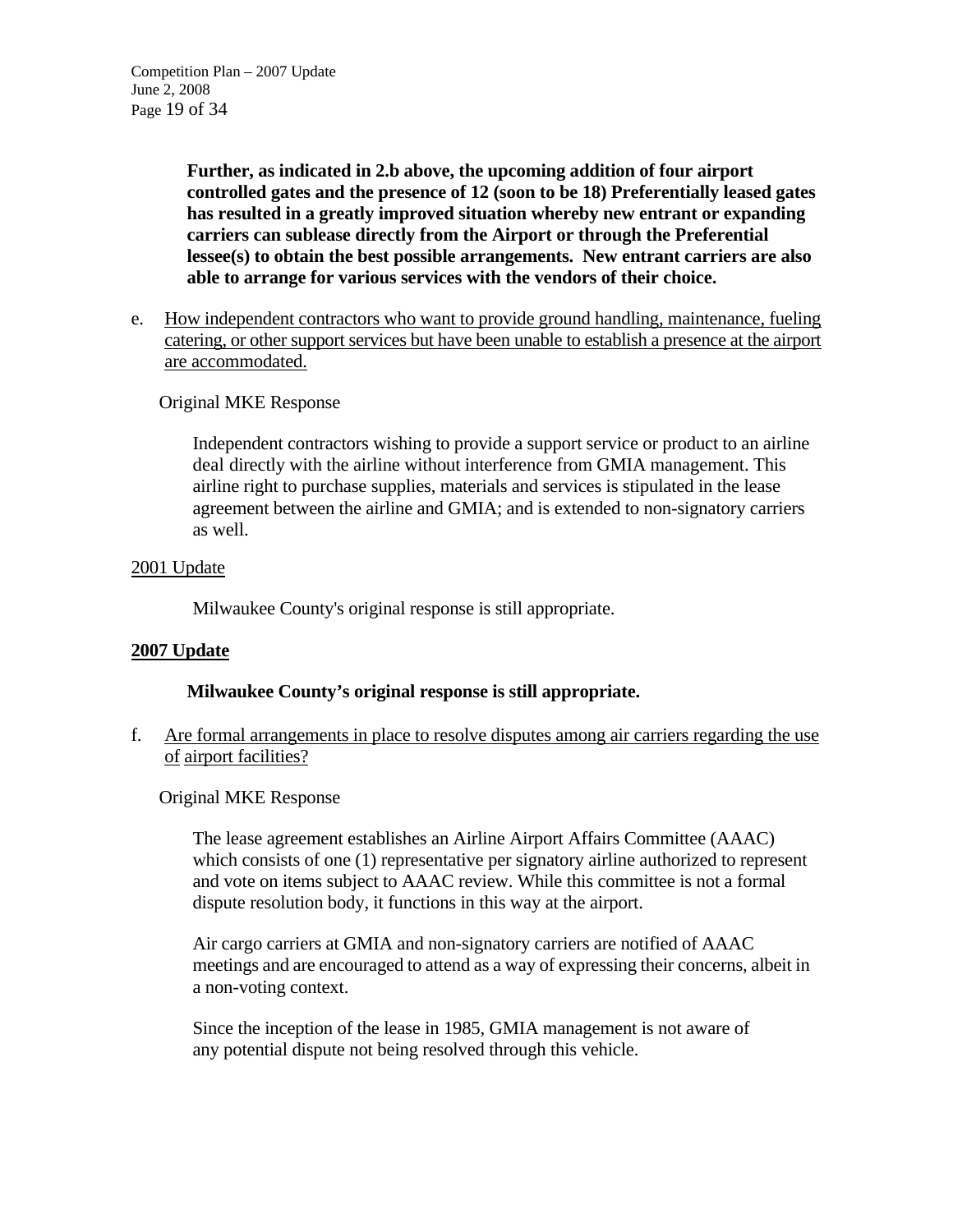Competition Plan – 2007 Update June 2, 2008 Page 20 of 34

#### Supplementary MKE Response

The principle purpose behind the Airline Airport Affairs Committee (AAAC) is for the approval of the annual capital improvement budget as well as to review and comment on the airport's annual operating budget. In addition, the AAAC is contacted for discussion and consultation of the PFC applications. Specifically with regard to disputes among air carriers regarding the use of airport facilities, this group has not, since its inception in 1985 been called upon to arbitrate any dispute, whether on gate assignments or any other matter. There is no formal appeal of AAAC decisions to the County of Milwaukee, but again there has not been a need to do so. The composition of the AAAC, as defined by the lease agreement which extends from 1985 through 2010, is that each signatory airline to the agreement has a vote on proposed airport capital projects and are all free to comment on the operating budget. The two-tiered vote weight mechanics requires that 51% of the signatory airlines contributing least 51% of the direct airline revenues paid on an annual basis are required to approve (or disapprove) of capital projects.

There are six non-signatory carriers serving GMIA which sublease space from the signatory carriers. All non-signatory property representatives are invited to attend formal meetings of the AAAC, and while they are not balloted (where a vote is required) on any capital improvement projects, they are afforded the opportunity to comment and discuss the merits of all subjects at AAAC meetings. In addition, the cargo carrier representatives are also invited to the AAAC meetings and often attend.

#### 2001 Update

Milwaukee's original response is still appropriate. However, the failure of the MOU and the "C" Concourse ballot, has brought to the forefront the inability of Milwaukee County to enforce changes to the leasing arrangements held with exclusively leased gates and ticket counters. Subsequently, with the construction of the additional gates on the "C" Concourse and with the relinquished TWA ticket counter, the need to resolve disputes among air carriers who sublease airport facilities will be further lessened.

### **2007 Update**

**Milwaukee County's original response is still appropriate. However, again, as has been stated numerous times in this update, the advent of four County controlled gates, as well as, the increasing number of Preferential use gates can only enhance the Airport's ability to resolve disputes among air carriers.**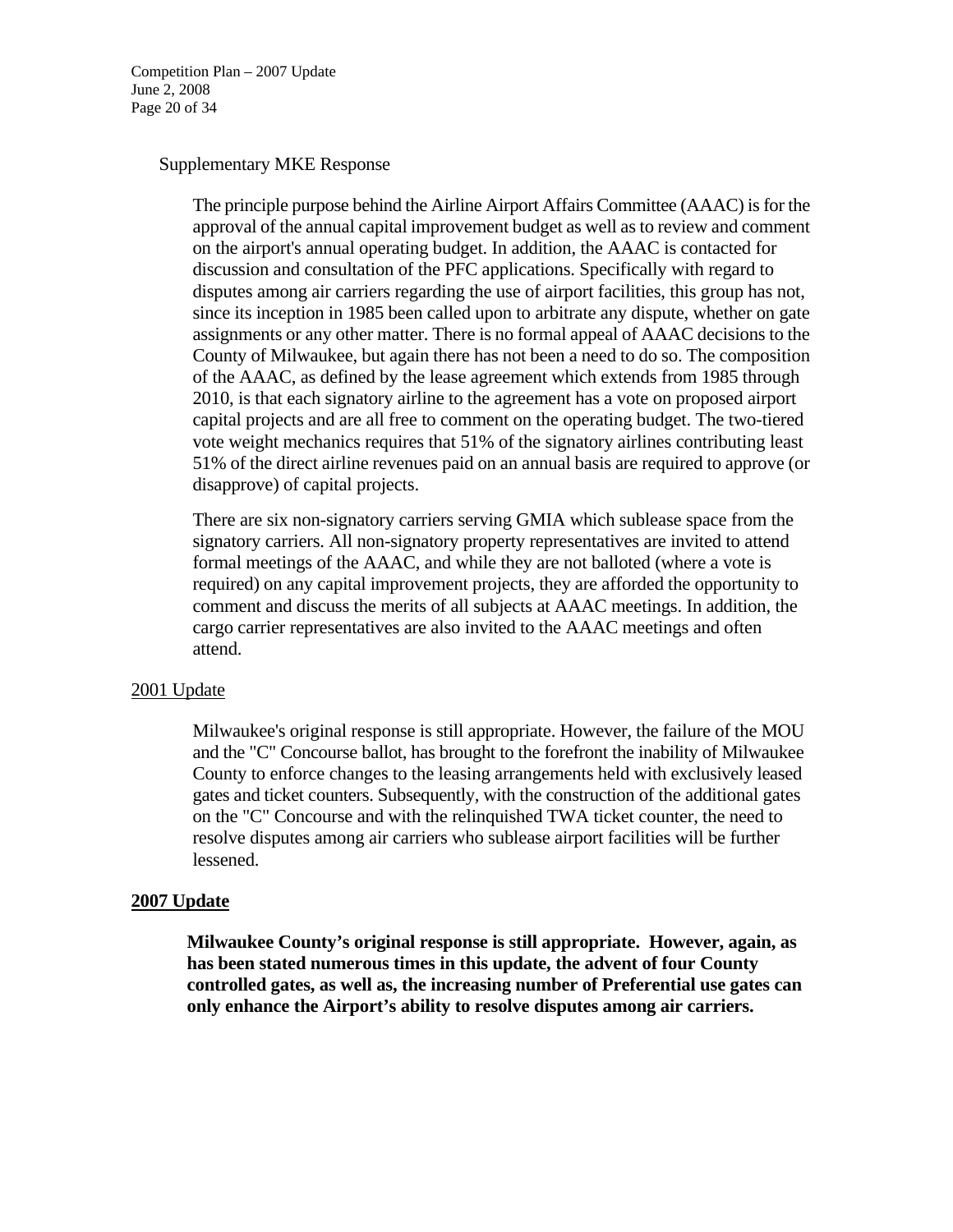Competition Plan – 2007 Update June 2, 2008 Page 21 of 34

# **3. PATTERNS OF AIR SERVICE**

#### a. Number of markets served

#### Original MKE Response

There are ninety (90) markets reached through either nonstop or direct service.

#### 2001 Update

There are approximately ninety (90) markets reached through either nonstop or direct service.

#### **2007 Update**

There are approximately ninety (90) markets reached through either nonstop or direct service.

b. Number of markets served on a non-stop basis. Average number of flights per day.

#### Original MKE Response

Fifty-two (52) markets are served non-stop. The average number of flights per day is two hundred thirty four (234) departures.

#### 2001 Update

Fifty-four (54) markets are served non-stop. The average number of flights per day is two hundred forty (240) departures.

### **2007 Update**

**Fifty-three (53) markets are served non-stop. The average number of flights per day is 225 departures.** 

#### c. Number of small communities served

Original MKE Response

Twelve (12) small communities are served by the airlines using this airport.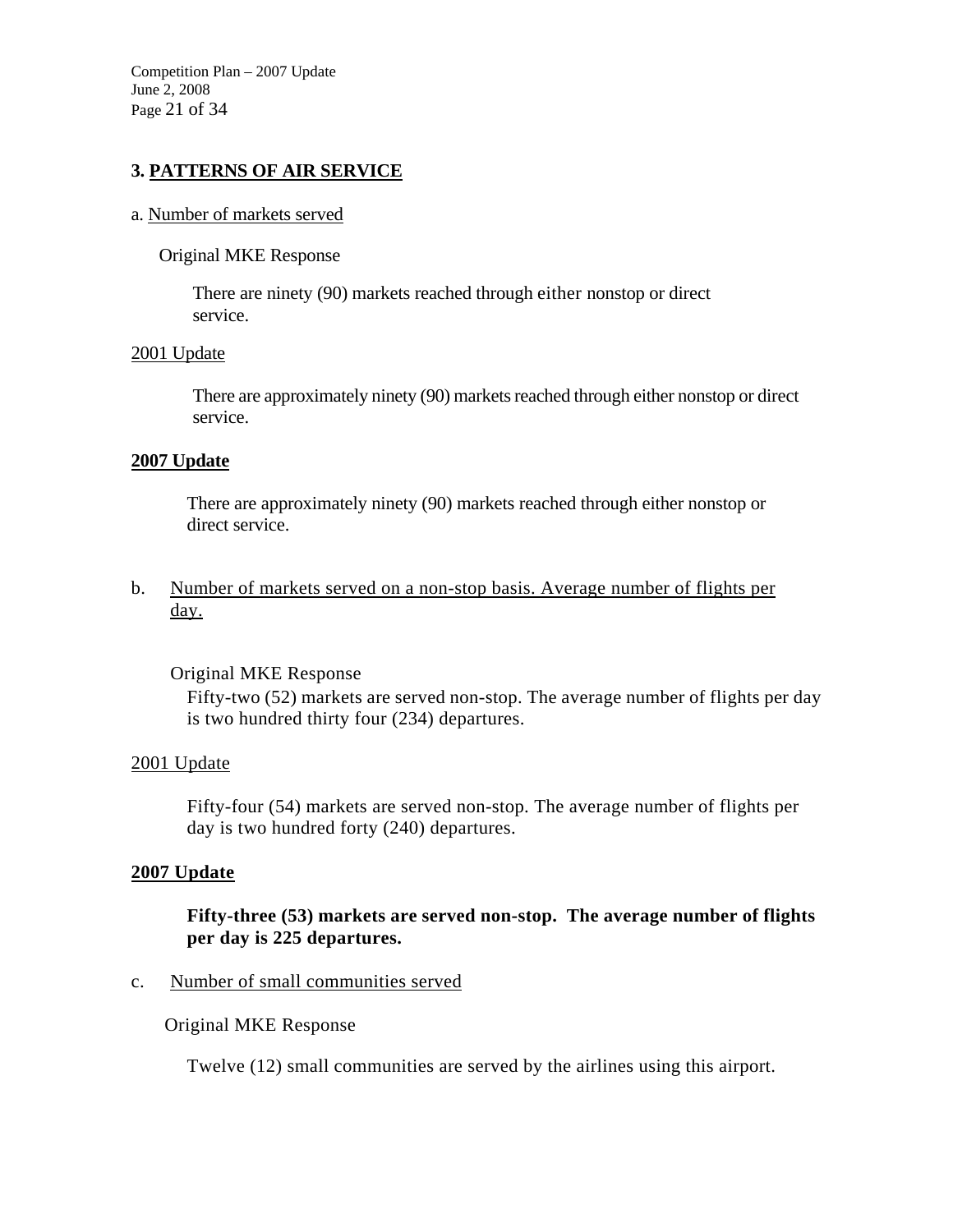Competition Plan – 2007 Update June 2, 2008 Page 22 of 34

# 2001 Update

Eleven (11) small communities are served by the airlines using this airport

# **2007 Update**

# **Five (5) small communities are served by the airlines using this airport.**

# d. Number of markets served by low-fare carriers

# Original MKE Response

Two (2) low-fare carriers serve seven (7) markets from GMIA

# 2001 Update

Two (2) low-fare carriers serve seven (7) markets from GMIA

# **2007 Update**

# **Two (2) low-fare carriers serve seven (7) markets from GMIA**

e. Number of markets served by one carrier

# Original MKE Response

A single carrier serves thirty-two (32) markets.

# 2001 Update

A single carrier serves thirty-two (32) markets.

# **2007 Update**

 **A single carrier serves forty-two (42) markets** 

# f. Number of new markets added or previously served markets dropped in the past year

# Original MKE Response

Five (5) new markets have been added in the past year. No markets have been dropped in the same period.

# 2001 Update

No new markets have been added in the past year. One market has been dropped in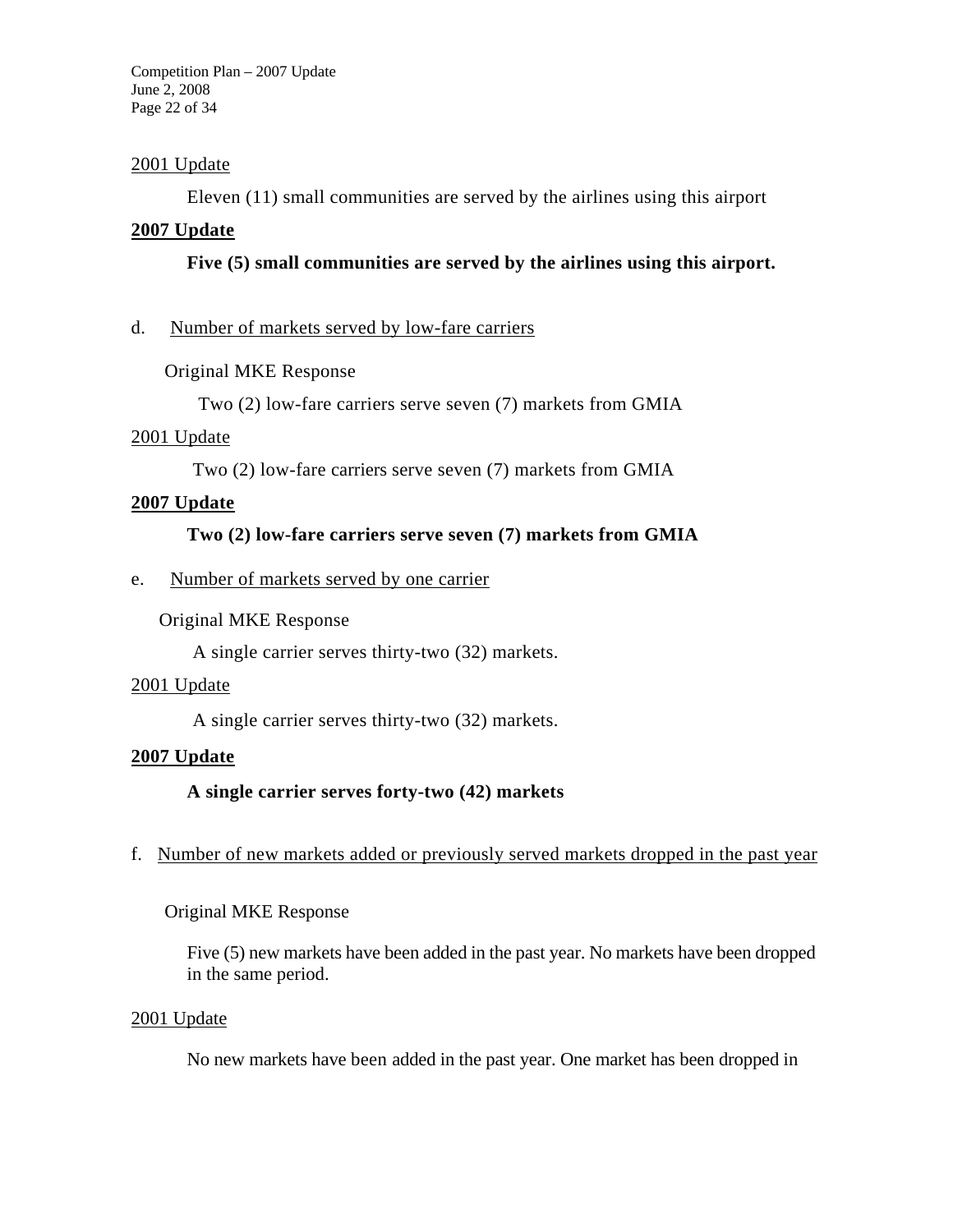Competition Plan – 2007 Update June 2, 2008 Page 23 of 34

2000.

### **2007 Update**

### **One market has been added in the past year. Two markets have been dropped.**

### **4. GATE ASSIGNMENT POLICY**

### a. Gate assignment policy and method of informing existing carriers and new entrants of this policy.

#### Original MKE Response

Signatory agreements stipulate the gate numbers leased to a carrier, along with all fees due from that carrier. No deposit is required, and no minimum usage is stipulated under current agreements. An example of a new entrant letter is attached as Exhibit B (Exhibits and tables indicated in original and 2001 update are not included, but available upon request).

#### Supplementary MKE Response

All 42 existing gates are exclusively leased to and used by the 13 signatory carriers. A number of gate re-assignments have taken place since 1985, typically involving the assignment from a parent to .a related carrier and/or a negotiated agreement between two existing carriers. It has traditionally been the practice of Milwaukee County to have all gates leased to guarantee that operating costs of the airport are paid through the airport system. In-place leases are not typically terminated based upon the wish of a carrier to leave the Milwaukee market. For example, American Airlines ceased service to Milwaukee in approximately 1996. It was Milwaukee County's position that while American could assign the gates to another carrier; American would remain liable for its lease until another carrier could be found to be assigned the lease and relieve American from its obligation. American Airlines formerly had two gates, and one of them has since been assigned to American Eagle at the mutual request of each airline. American is retaining a gate at GMIA to use for diversions and also for use by its code-sharing partner, American Eagle. However, in today's market, Milwaukee County would consider allowing a carrier to be released from its lease obligation in order to recover a gate for new entrants. This would depend, in part, on the status of other gates with other airlines.

MKE 's original response is still appropriate. However, as indicated above Milwaukee County will be constructing eight additional Gates on the "C" Concourse as well as acquiring and converting to "preferential" and/or "common use" the TWA Gate being relinquished due to the bankruptcy.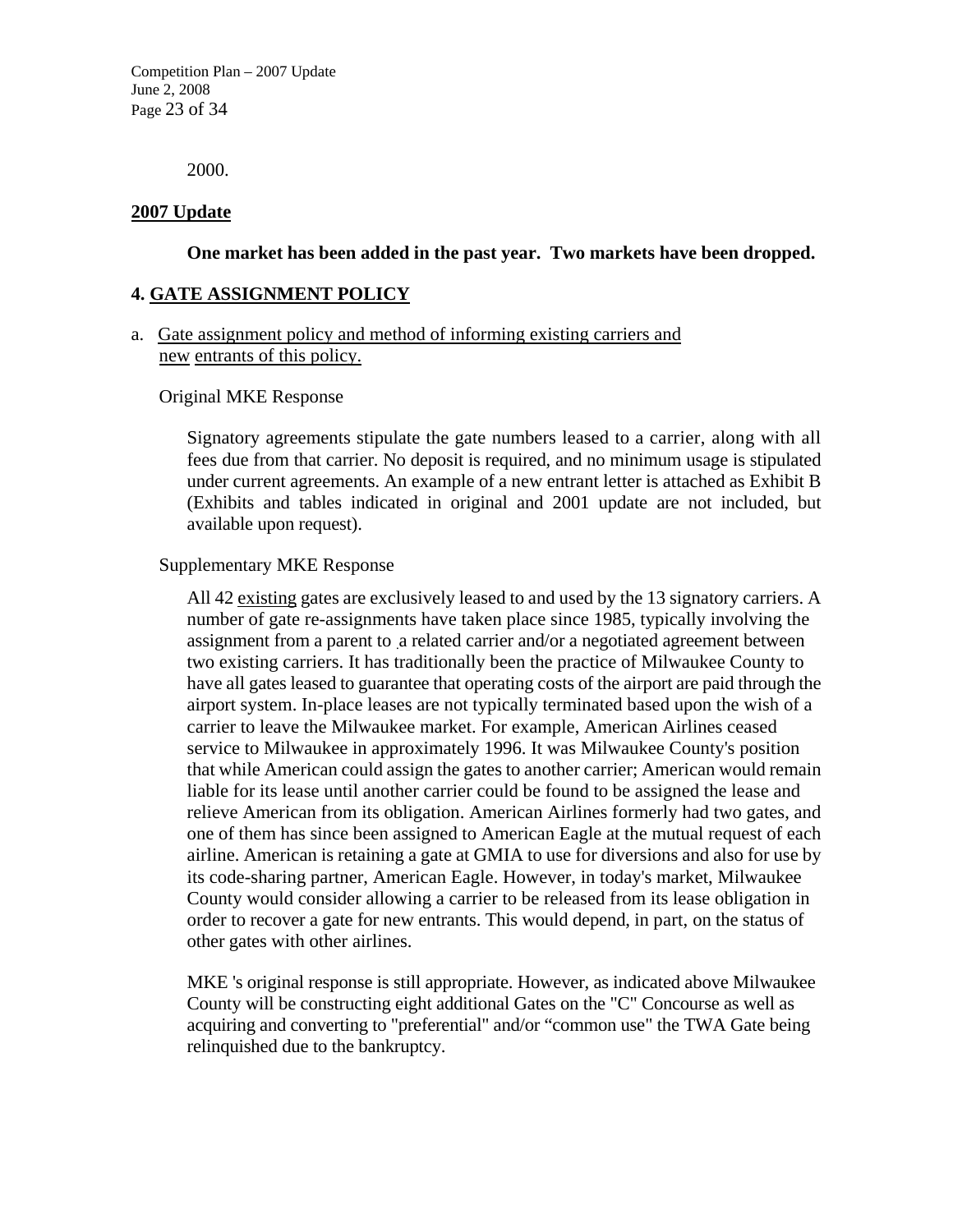Competition Plan – 2007 Update June 2, 2008 Page 24 of 34

# **2007 Update**

**MKE's original response and 2001 update are still appropriate. However, significant changes in the number of gates Preferentially leased versus Exclusively leased has been demonstrated throughout this 2007 update. More specifically, at the present time, 12 gates are Preferentially leased and 27 are Exclusively leased. Upon completion of the eight additional gates on the C Concourse hammerhead, 18 gates will be Preferentially leased, 26 will be Exclusively leased, four permanent gates will be under the control of Milwaukee County.** 

**Current and expanding carriers in the Milwaukee market are aware of all gates that become vacant or became available for lease. New entrant carriers are informed of gate availability and assignment policy through a welcome letter sent out upon the Airport's notification that a new entrant is considering the Milwaukee market. A significant amount of effort and information is provided to a potential new entrant carrier via that transmittal letter. Further, Airport staff is ready on a moment's notice to conduct physical inspections of all gates and facilities available for lease to a new entrant or an expanding carrier.** 

**Finally, GMIA actively markets the Airport to potential new entrants.** 

b. How announcements are made to tenant air carriers when gates become available. Do all tenant carriers receive information on gate availability, terms, and conditions by the same process at the same time?

Original MKE Response

In the event that an airline under lease would wish to make a gate(s) available, all other carriers would be made aware by means of a letter sent to each of the signatory carriers, with a copy to the non-signatory carriers. In addition, this information would also be shared at monthly station managers meetings.

#### 2001 Update

The original MKE response is still appropriate.

#### **2007 Update**

#### **The original MKE response and its 2001 update are still appropriate.**

c. New policies that have been adopted or actions that have been taken to ensure that new entrant carriers have reasonable access to the airport and that incumbent canners can expand their operations.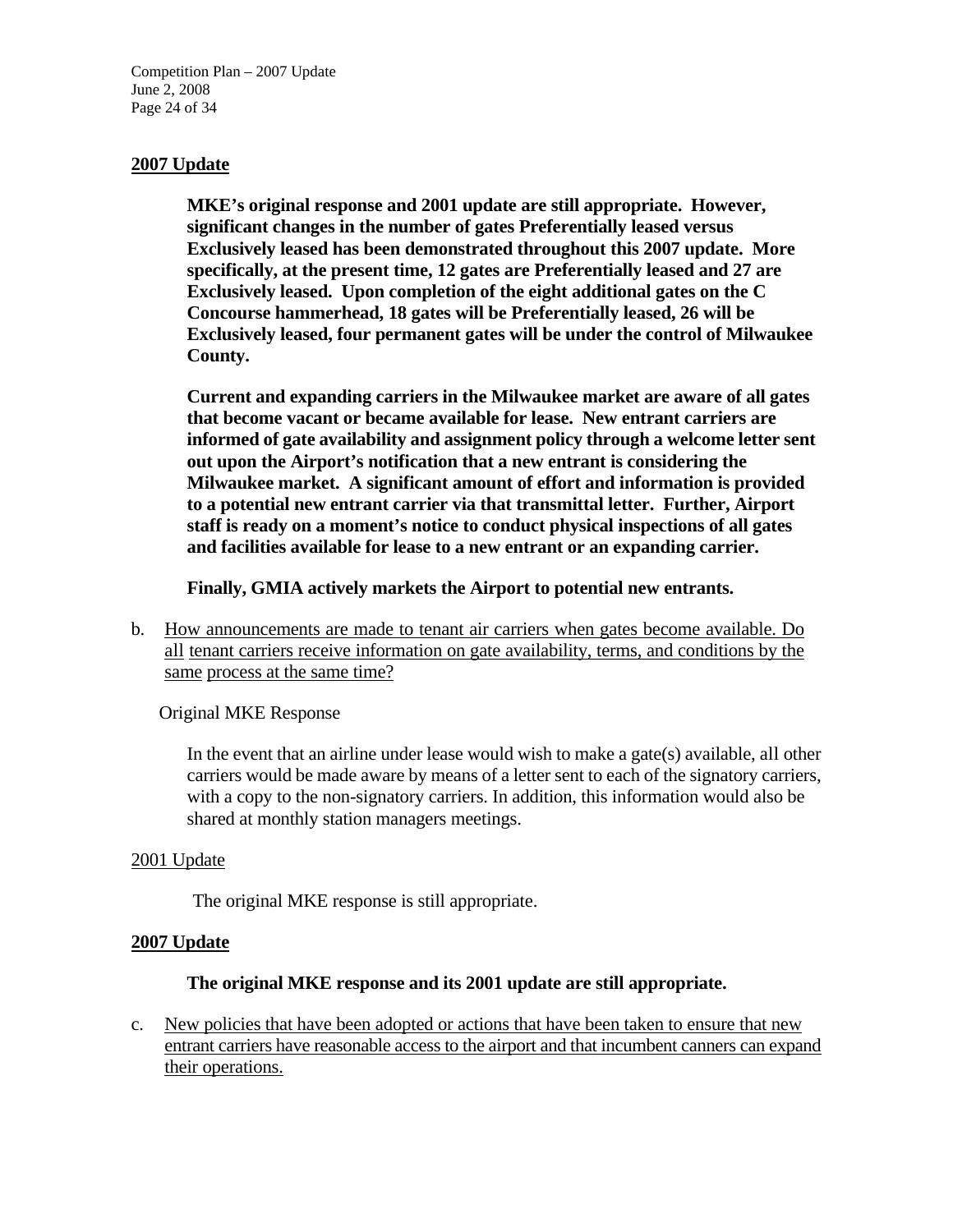Competition Plan – 2007 Update June 2, 2008 Page 25 of 34

### Original MKE Response

Milwaukee County management has traditionally been pro-active in providing facilities to potential new entrants and allowing for the expansion of operations by incumbent carriers. An illustration of this practice is the current move to plan, design, and build six (6) additional gates at the airport.

### 2001 Update

As indicated above, as Airport policy, the Milwaukee Airport is embarking on an aggressive PFC funded gate expansion program to address the issue of access.

### **2007 Update**

**As indicated numerous times in this 2007 update, additional gates have been constructed in Milwaukee and numerous gates have been converted from Exclusive leases to Preferential leases in conjunction with use of Passenger Facility Charge funding for the purchase of jet bridges and/or other improvements.** 

**And, subsequently, a new entrant carrier has the selection, dependent upon schedule and other protocols, of 12 (soon to be 18) Preferential use gates, which it might be interested in utilizing, as well as, in July 2007, the capability of Preferentially leasing or renting on a per use basis from Milwaukee County, four unassigned gates.** 

**Should a new entrant carrier wish to enter the Milwaukee market, sometime after the opening of the four, unassigned gates, and those gates had become Preferentially leased to another carrier in Milwaukee, a recall provision may be invoked to allow Airport staff to recall the Preferentially leased for gates that had been added to the C Concourse hammerhead for assignment to a new entrant or new entrant carriers.** 

# **5. FINANCIAL CONSTRAINTS**

a. The major source of revenue at the airport for terminal projects. Original MKE Response

> Historically, the major source of revenue for terminal projects has been Federal and State aid, in the form of grants, used in conjunction with General Obligation Bonds of Milwaukee County. Beginning in 2000, the airport issued its first General Airport Revenue Bonds (GARBs); it is anticipated that GARBs will be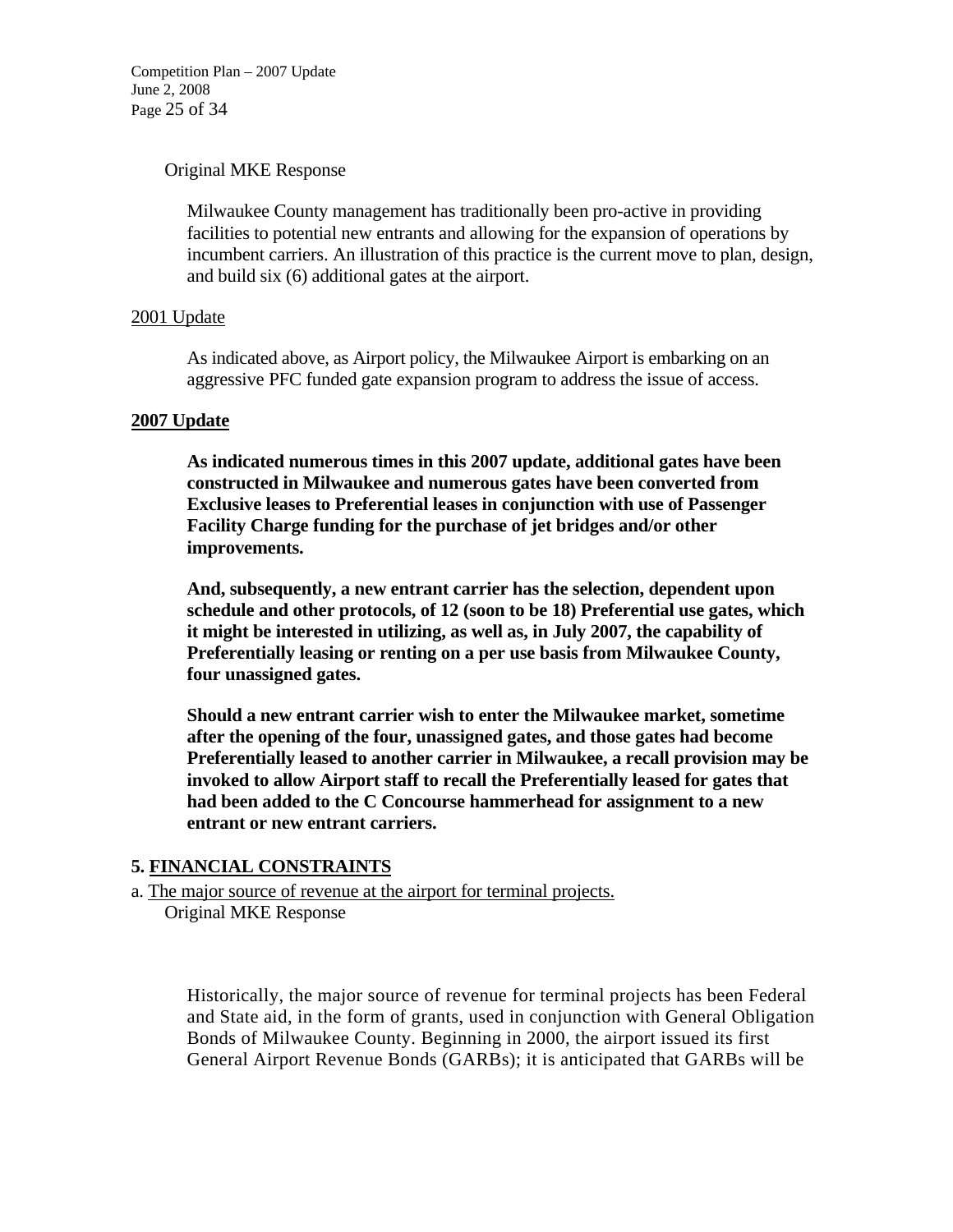used in the future for significant projects, to include terminal projects, where local funding is needed. As appropriate, PFC funding may be utilized as illustrated by the application referenced earlier in this document. Federal and State grants will continue to be sought as an integral source of financing for many airport projects.

In situations where Federal, State, or potentially PFC funding is utilized in the construction or acquisition of any asset, including terminal related assets, costs (acquisition, nor depreciation) are not included in the rates and charges passed on to carriers.

# 2001 Update

As indicated throughout this 2001 update to the Airport's Competition Plan, the extensive use of PFC funding is being requested in the Airport's PFC IV and V Applications.

# **2007 Update**

**The original MKE response, as well as 2001 update are still appropriate. In addition, numerous references have been made to the use of PFC funding to improve the Airport's competition position with regard to gates in Milwaukee.** 

# b. Rates and charges methodology,

# Original MKE Response

GMIA utilizes a residual cost methodology for rates and charges.

# 2001 Update

The Airport's original response to this question remains still accurate, However, the expansion of the "C" Concourse and the temporary expansion of the "C" Concourse utilizing PFC funding (which is not recoverable through rates and charges) will enable airport management to construct the PFC gates without requiring ballots from the signatory carriers. Airport staff believes this is the exact intent of the PFC Program.

# **2007 Update**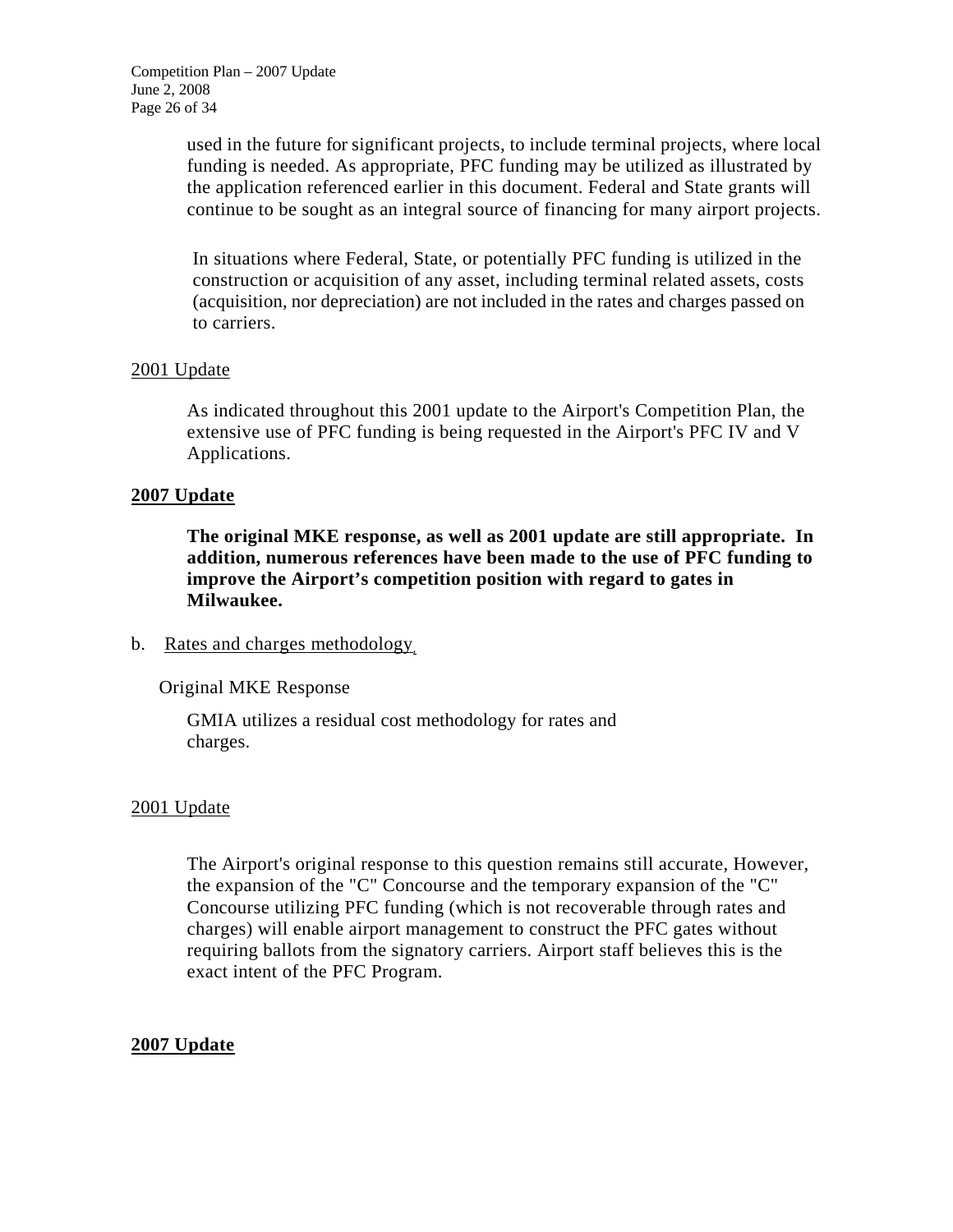**The original MKE response, as well as 2001 update remain accurate. However, please again be reminded that the long-term agreements with Milwaukee County (1985-2010) will expire on September 30, 2010.** 

**Subsequently, it is Airport's staff intent to have all gates in Milwaukee be Preferential and/or common use gates with "use it or lose it" provisions, as well as the other provisions indicated in this 2007 update, which will provide for an extremely competitive "open" environment for new entrant and/or expanding carriers in the Milwaukee market.** 

c. Past use*,* if any, of PFCs for gates and related terminal projects

# Original MKE Response

Not applicable at the present time. PFC Application No. 4 will use this source of funding for specific gate related projects.

The original response to this question remains accurate. However as indicated in 5.b. above the ballot process for the signatory carriers is no longer required, subsequently the Airport can proceed with capital improvements as long as rates and charges assessed to the signatory carriers are not affected. Utilizing 100% PFC funding for the appropriate common use areas and the construction of gates will not affect Airport rates and charges.

The use of PFC funding for gates and related terminal projects began with PFC Application IV and will continue with Milwaukee PFC Application V to construct gates, and purchase jet bridges.

#### **2007 Update**

**Significant PFC revenues have been used for the improvement of numerous gates, the construction of new gates, as well as to purchase jet bridges to foster increased competition through the development of Preferential use gates.** 

**At the time of the original submittal of the Milwaukee competition plan, all 42 of Milwaukee's gates had been leased on an Exclusive use basis. Upon completion of the 2007 C Concourse hammerhead addition, 18 gates will be Preferentially leased, 26 will be Exclusively leased, and four gates will be directly under the Airport's control.** 

# **6. AIRPORT CONTROLS OVER AIRSIDE AND GROUNDSIDE CAPACITY**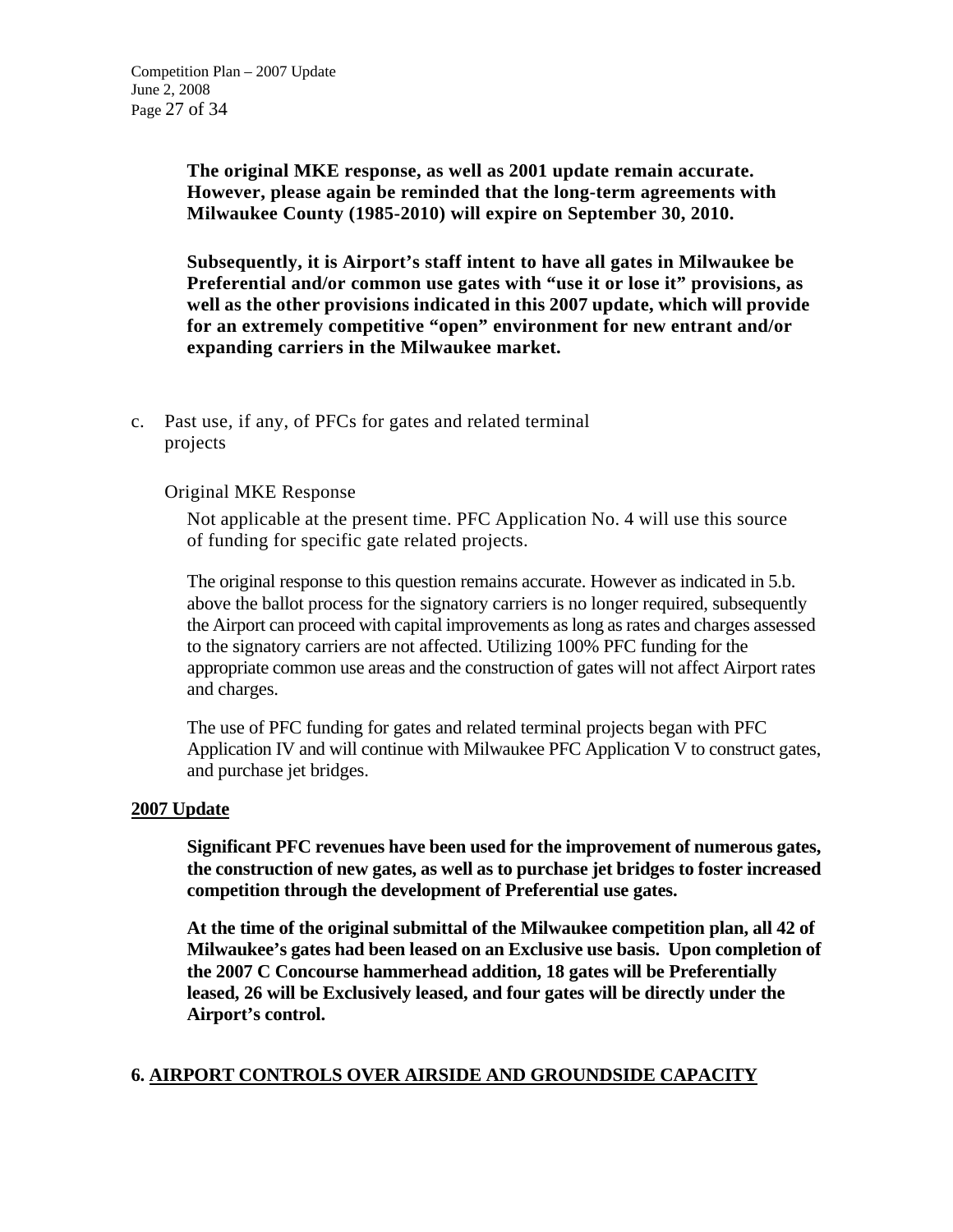Competition Plan – 2007 Update June 2, 2008 Page 28 of 34

# a. Majority-in-interest (MII) or "no further rates and charges" clauses covering groundside and airside projects.

### Original MKE Response

The lease agreements between signatory airlines and Milwaukee County, operating as GMIA contain language that clarifies the steps to be taken in $<sup>1</sup>$  promulgating capital</sup> improvements and/or projects regardless of the funding source. In general, this language provides for GMIA to introduce proposed projects to the airlines for their approval. If the airlines do not approve a project that would be paid for by bonding or reserve funds (i.e. No federal, state, or PFC funding) for two  $(2)$  submissions<sup>2</sup>, GMIA has the prerogative to go forward with the project after the third submission and include the appropriate operating cost (typically depreciation) in rates and charges, as appropriate to the funding source(s). Should GMIA decide to continue with a project not approved by the airlines but before the third cycle, the subsequent cost will not be included in rates and charges.

#### Supplementary MKE Response

### Leasing and Subleasing

<u>.</u>

The principle purpose behind the Airline airport Affairs Committee (AAAC) is for the approval of the annual capital improvement budget as well as to review and comment on the airport's annual operating budget. In addition, the AAAC is contacted for discussion and consultation on the PFC applications. Specifically with regard to disputes among air carriers regarding the use of airport facilities, this group has not, since its inception in 1985 been called upon to arbitrate any dispute, whether on gate assignments or any other matter. There is no formal appeal of AAAC decisions to the County of Milwaukee, but again there has not been a need to do so. The composition of the AAAC, as defined by the lease agreement which extends from 1985 through 2010, in that each signatory airline to the agreement has a vote on proposed airport capital projects and are all free to continent on the operating budget. The two-tiered vote weighting mechanics requires that 51% of the signatory airlines contributing at least 51% of the direct airline revenues paid on an annual basis are required to approve (or disapprove) of capital projects.

There are six non-signatory carriers serving GMIA which sublease space from the signatory carriers. All non-signatory property representatives are invited to attend formal meetings of the AAAC, and while they are not balloted (where a vote is required) on any capital improvement projects, they are afforded the opportunity

<sup>&</sup>lt;sup>1</sup> See Airline Lease Agreement between Milwaukee County and (individual) Airline, section XVIV "Airline Airport Affairs Committee"

 $2 \text{ A}$  submission is typically an annual submittal at the time of the capital and/or operating budget review.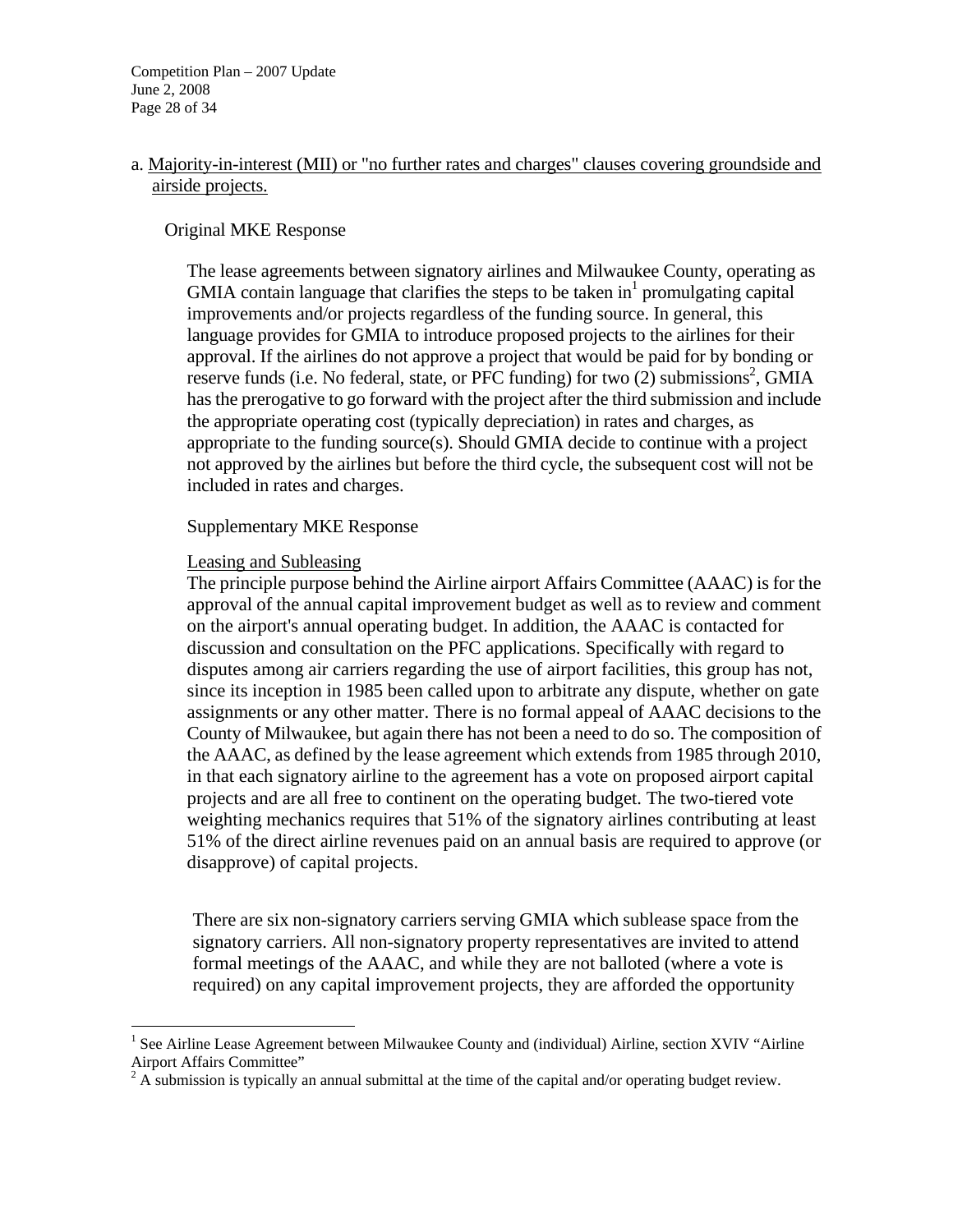to comment and discuss the merits of all subjects at AAAC meetings. In addition, the cargo carrier representatives are also invited to the AAAC meetings and often attend.

# 2001 Update

The original and supplementary responses to this question remain accurate. However as indicated in 5.b above the ballot process for the signatory carriers is not required as rates and charges are not impacted. Subsequently the Airport can proceed with capital improvements as long as rates and charges assessed to the signatory carriers are not affected. Utilizing 100% PFC funding for the appropriate common use areas and construction of gates will not affect Airport rates and charges.

# **2007 Update**

**The original MKE response, as well as 2001 update are still appropriate. However, with the introduction of the Preferential use leases, it should be stated that the Preferential carriers are in all respects equivalent to the Exclusive lessees in terms of voting capability.** 

b. List any capital construction projects that have been delayed or prevented because an MII was invoked.

# Original MKE Response

A listing of capital construction projects submitted to the AAAC in the budgetary process which were denied by the signatory airlines over the past five (5) years may be found in Exhibit C (Exhibits and tables indicated in original and 2001 update are not included, but available upon request) with brief commentary as to the subsequent disposition of those projects. All these projects, save two (2), were re-examined by management in view of commentary made at the point of denial, and the subsequent re-submittal of the projects has resulted in a better, more effective project that was approved and went forward.

Of the two (2) projects, the first (Training and Sleeping Quarters), has not been formally resubmitted by management; it is not critical to the operation, or capacity of the airport.

The second project (Acquisition of available land), was denied by the airlines as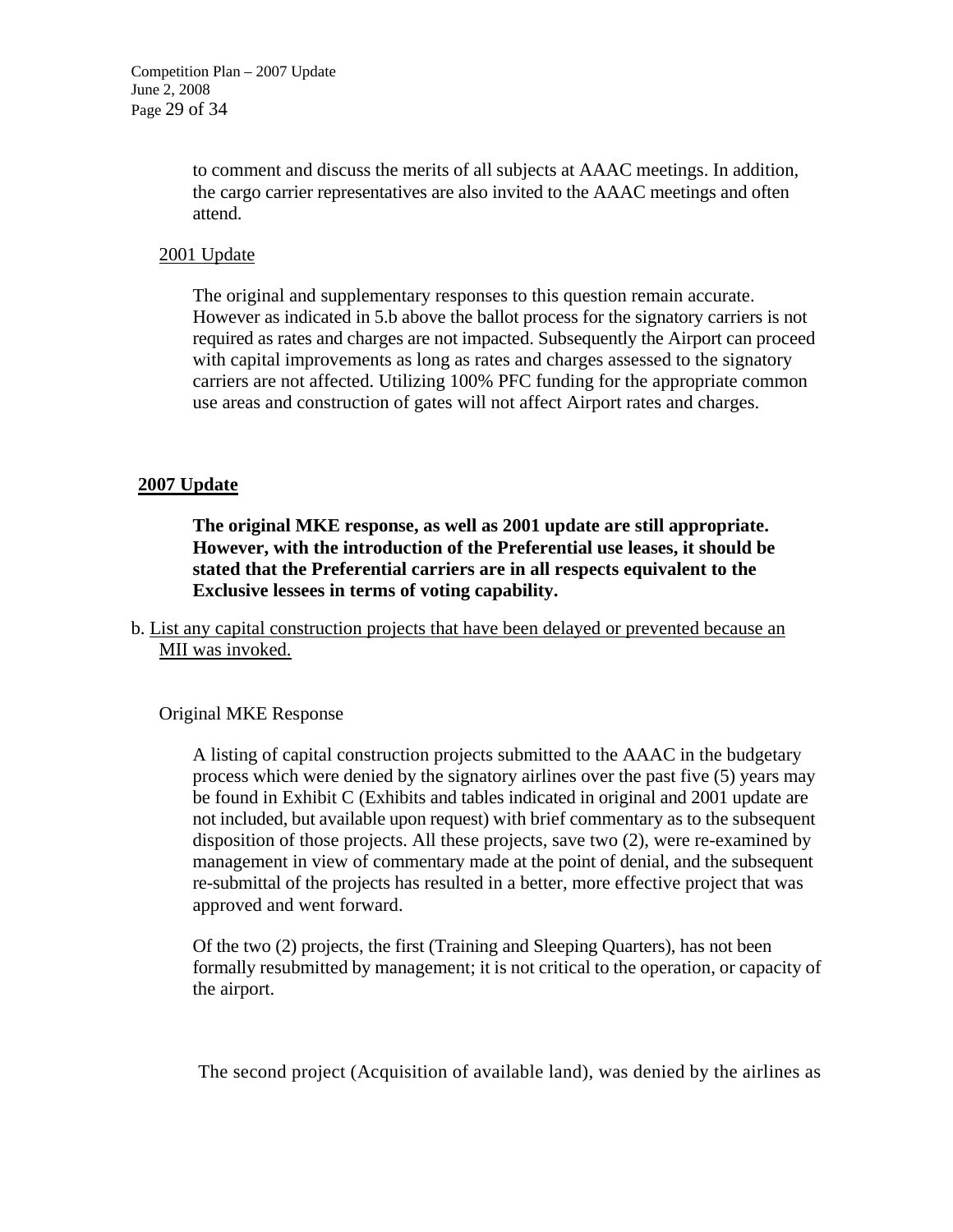the land was for future runway development, which in the airline's opinion, was too speculative at this time. GMIA management will continue to negotiate with the airlines about this project for future submittals. Continued denial of this project results in either a capacity restriction or more expensive land purchases later.

There are no plans to modify the existing agreement on MU provisions due to the success of the existing provision. The current agreement expires in 2010.

# 2001 Update

The original submittal by Milwaukee County is still accurate and no further projects have delayed through the ballot process. However, as indicated above the ballot relating to the "C" Concourse expansion, although approved, had several caveats principally insisting that all carriers must agree to the move and "relocate", are unacceptable to Airport management. Subsequently the projects will likely be modified to incorporate only elements that are wholly PFC eligible**.** 

# **2007 Update**

**The Airport's original response and its 2001 update are still appropriate and accurate. Both projects previously denied are still possible, but not yet needed. No further significant impact on Airport intentions to improve the capital facilities at the Airport have been affected through a negative ballot process by the airlines.** 

# **7. WHETHER THE AIRPORT INTENDS TO BUILD OR ACQUIRE GATES THAT BE USED AS COMMON FACILITIES**

a. The number of common use gates available at the airport today.

# Original MKE Response

None, as previously described.

# 2001 Update

The original response is correct. However, as indicated throughout the 2001 Update, the Airport is planning the construction of a number of PFC financed gates, "preferential Use" and "common use" gates.

# **2007 Update**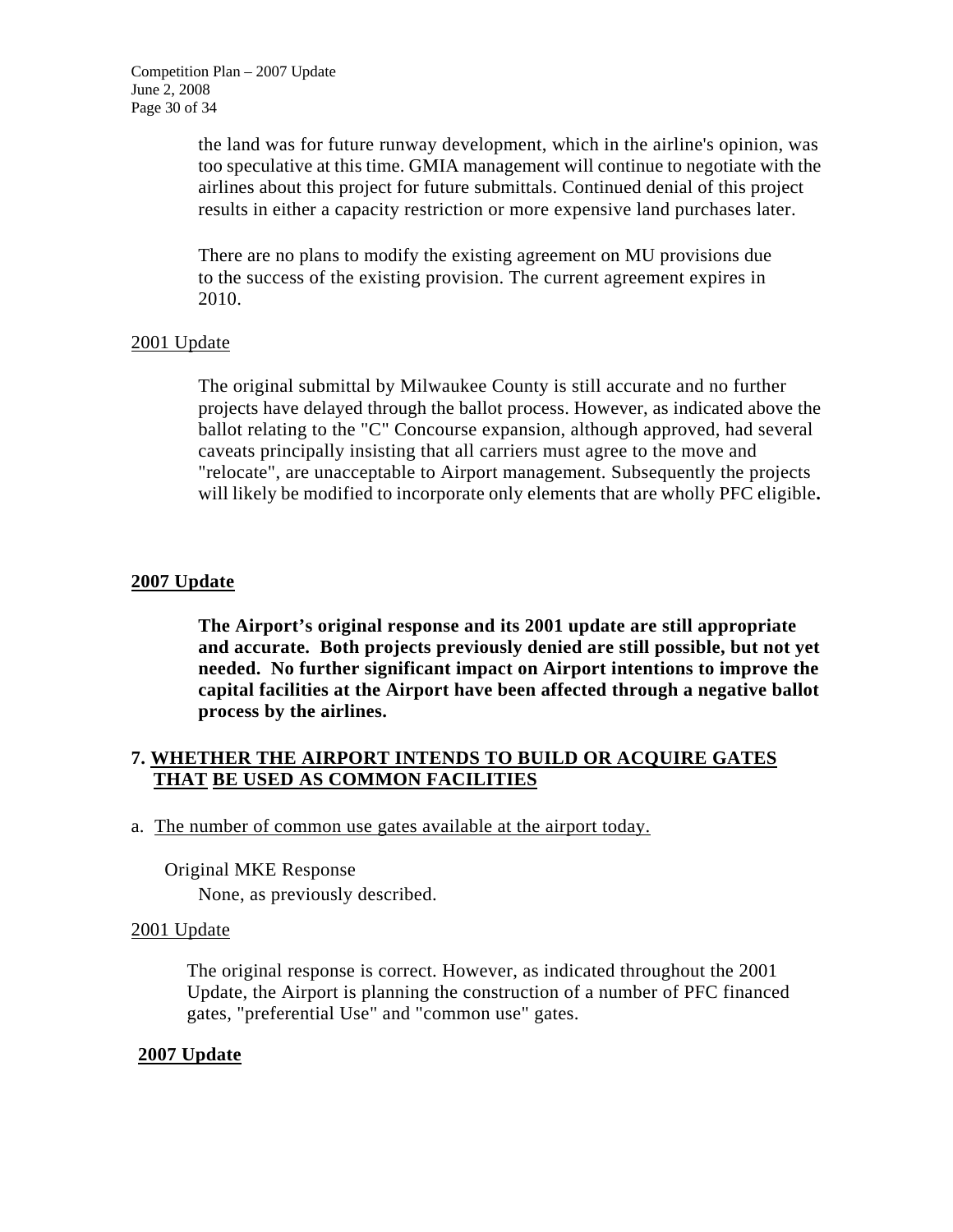**As indicated throughout this 2007 update, at the present time the Airport has 12 Preferential Use gates and 28 Exclusive Use gates. Whenever and wherever possible, Airport staff uses PFC available funds to construct, modify or improve facilities and convert them to Preferential use gates. By the end of 2007, it is expected that the Airport will have 18 Preferential Use gates, 26 Exclusive Use gates, and 4 gates under the direct control of the Airport, which would be available for Preferential use, but would have recall provisions as well to accommodate new entrant carriers if the Preferential leases were signed by expanding or existing carriers at GMIA.** 

b. The number of common-use gates the airport intends to build or acquire and the timeline. Give intended financing for these common-use gates.

# Original MKE Response

GMIA is intending to build six (6) additional gates as an expansion of an existing concourse. It is thought that incumbent airlines may absorb four (4) or five (5) of these gates with modifications to their existing leases; this would leave an estimated one (1) or two (2) gates for new entrants to this market.

Planning for this expansion will begin in earnest in 2001. Design and construction will take place in 2002 and 2003. The tentative cost of the several projects in this endeavor is \$26.9 million.

# 2001 Update

The original Airport response is still correct. This 2001 Competition Plan update further describes the planned expansion.

# **2007 Update**

**As indicated throughout this 2007 update, at the present time the Airport has 12 Preferential use gates and 28 Exclusive use gates. Whenever and wherever possible, Airport staff uses PFC available funds to construct, modify or improve facilities and convert them to Preferential use gates. By the end of 2007, it is expected that the Airport will have 18 Preferential use gates, 26 Exclusive use gates, and 4 gates under direct control of the Airport, which would be available for Preferential use, but would have recall provisions as well to accommodate new entrant carriers if the Preferential leases were signed by expanding or existing carriers at GMIA.**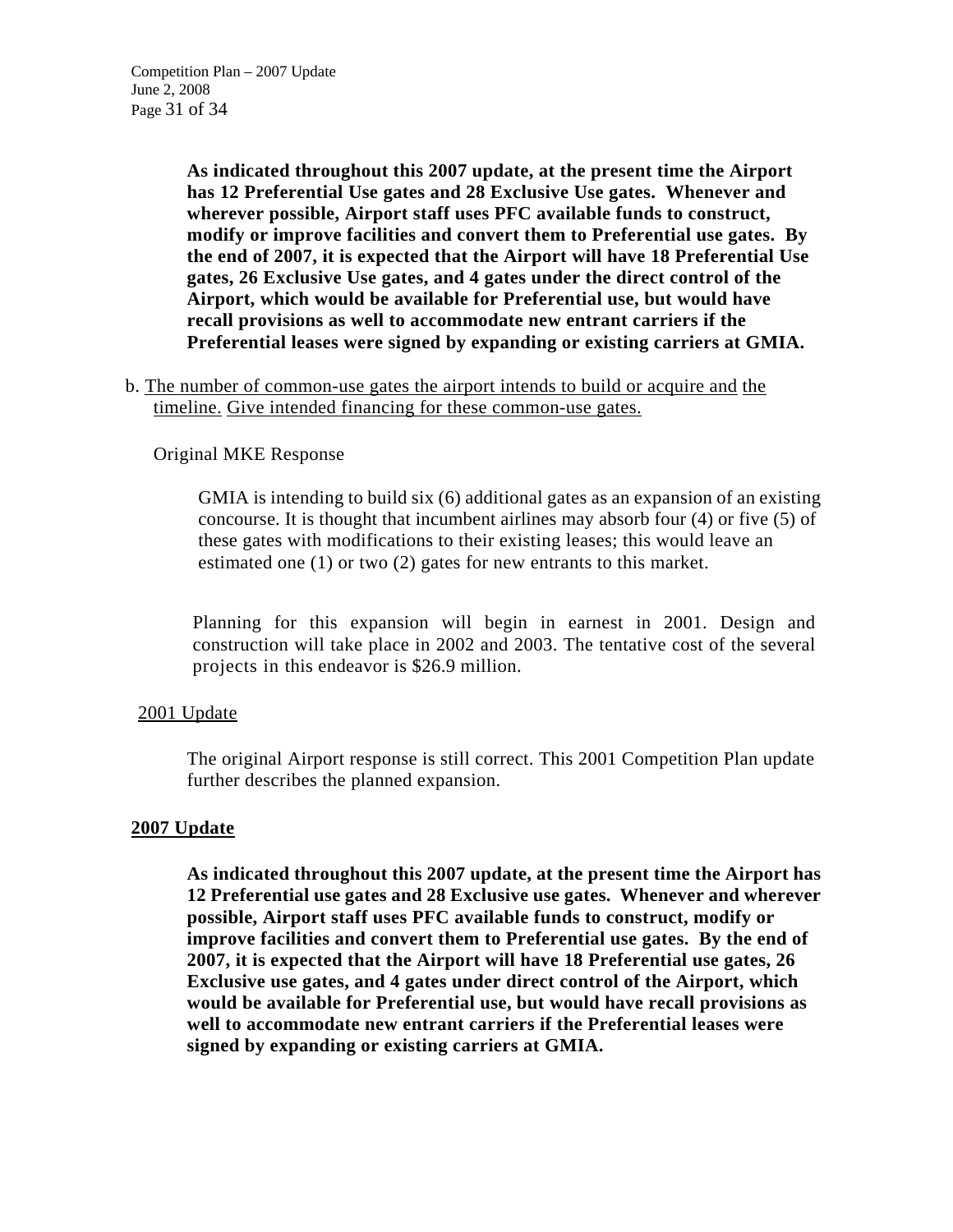# c. Are there any air carriers that have been servicing the airport for more than three years relying exclusively on common-use gates?

Original MKE Response There are no such carriers or gates at GMIA.

### 2001 Update

The original response is still correct

### **2007 Update**

# **The original Airport and its 2001 update are still correct.**

d. Whether common-use gates will be constructed in conjunction with gates leased through exclusive-or preferential-use arrangements.

Original MKE Response

See the description of the current expansion project above.

#### 2001 Update

With the construction of the "C" Concourse gates it is likely that one or several common-use gate will be constructed for use by carriers not wishing to enter into preferential or other lease arrangements with the Airport

#### **2007 Update**

**As indicated throughout this 2007 update, of the eight additional gates being constructed on the C Concourse hammerhead, 4 gates will be under the direct control of Milwaukee County and be available for potential common use, if that becomes necessary, or the accommodation of a new entrant carrier.** 

**The ultimate, possible elimination of Exclusive use gates will occur in the 2010 time frame as a new contract will be developed being much more competition friendly then the existing Exclusive agreements and the virtually identical Preferential use agreements.**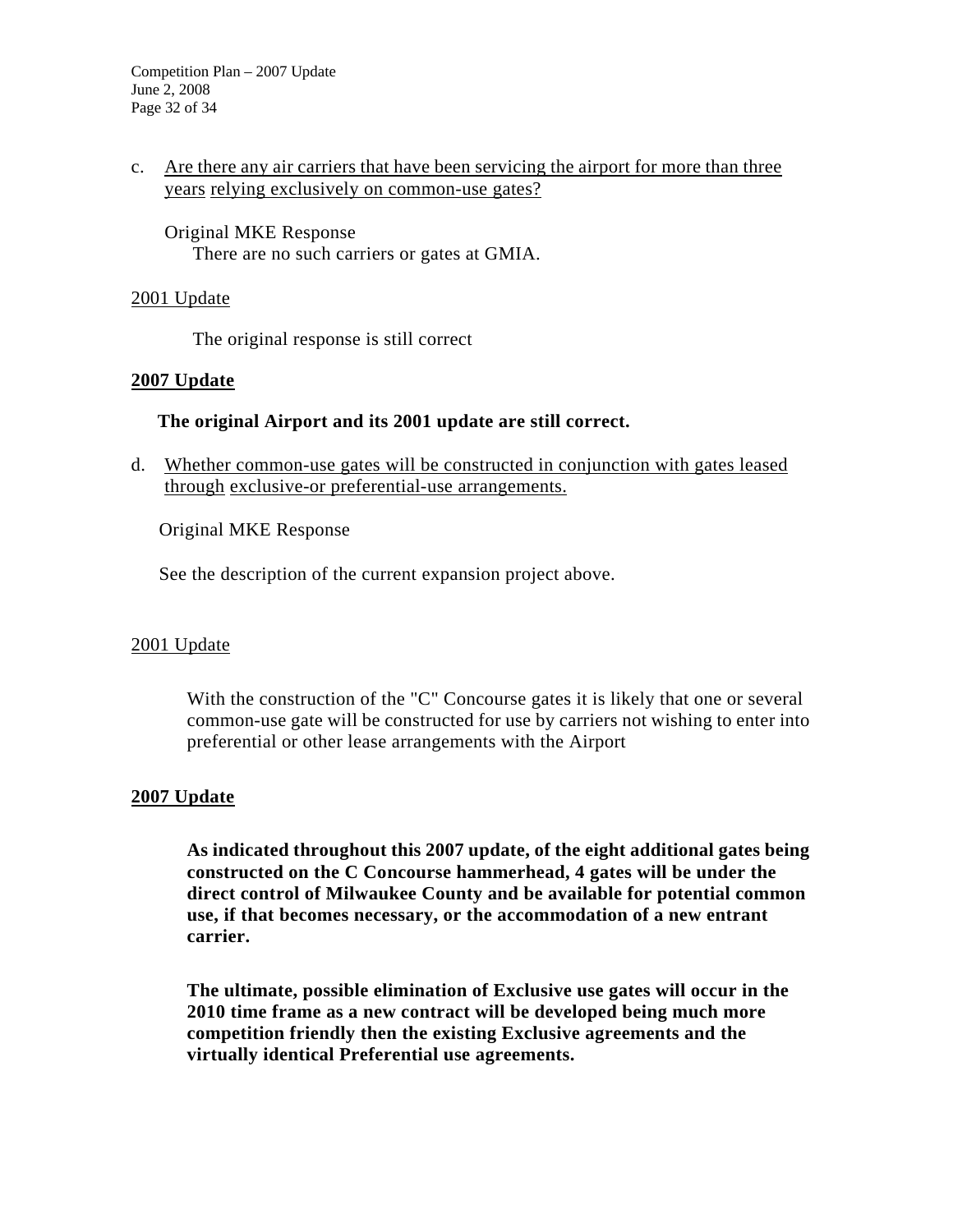# **"Use it or lose it" provisions will be incorporated, as well as recall provisions and significantly Airport management will have significantly more control.**

e. Whether gates being used for international service are available for domestic service.

Original MKE Response

GMIA has a separate international arrival terminal with one (1) gate. Technically, this building/gate could be used for domestic service; but to do so would be inefficient for both airlines and passengers given that the facility is not contiguous to the main terminal building, nor is it equipped or configured for domestic service operations.

# 2001 Update

GMIA's original response is still correct.

# **2007 Update**

**At the present time MKE's original response and 2001 update are still correct. However, the stand-alone International Arrivals Building's facility is being considered for demolition and the construction of a facility adjacent to and connected to the current Airport domestic terminal is being considered.** 

**It may be possible that gates used for international service might be available for domestic service should the need arise, based upon some future plans for that function at GMIA.** 

# 8**.** AIRFARE LEVELS COMPARED TO OTHER LARGE AIRPORTS

a. The following information is presented for illustration:

Original MKE Response (See Exhibit 1 for Exhibits and Charts indicated below.) (Exhibits and tables indicated in original and 2001 update are not included, but available upon request)

Summarized data for this airport showing, by air carrier, the number of